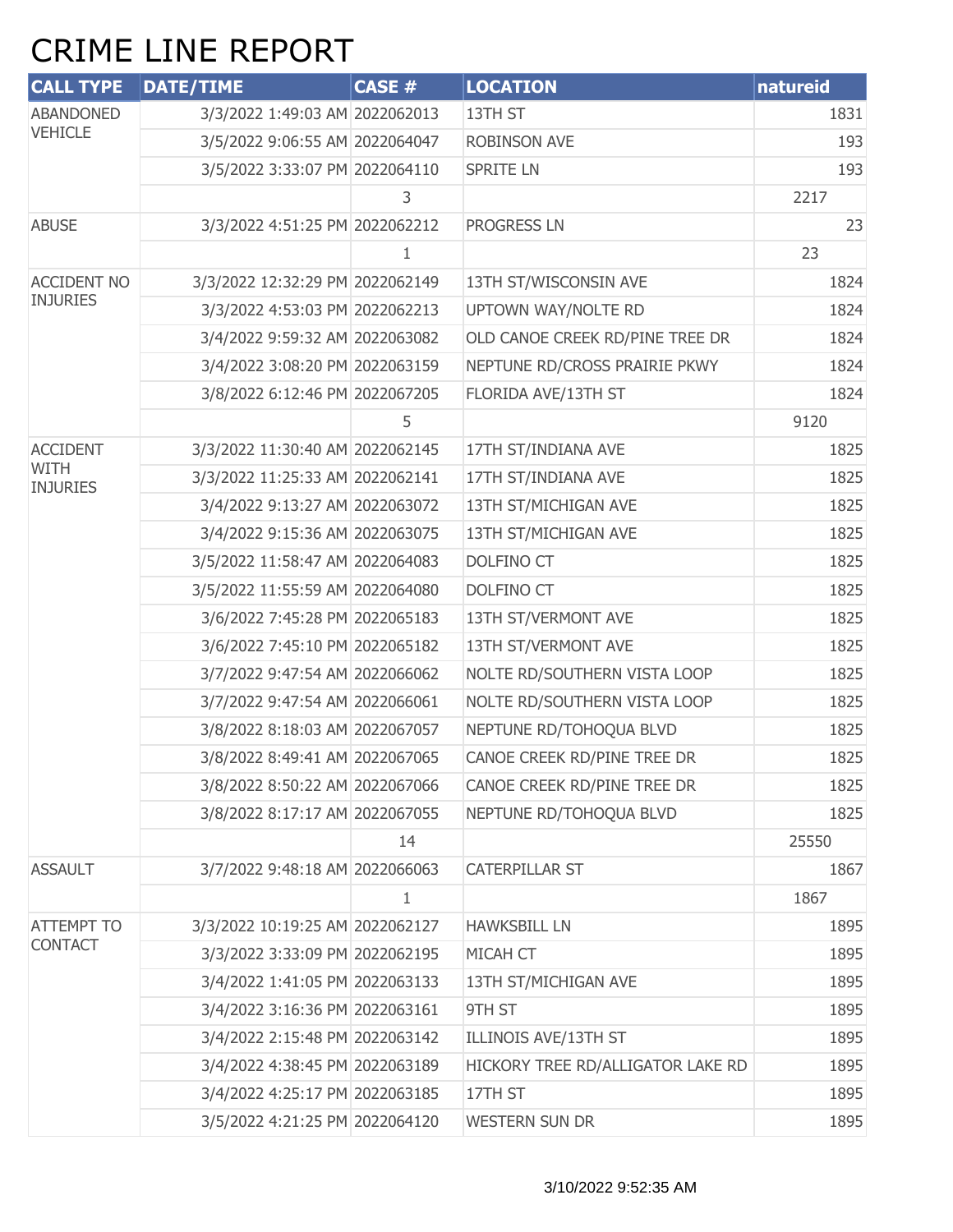| <b>ATTEMPT TO</b>               | 3/6/2022 10:48:12 AM 2022065078 |                | MISSISSIPPI AVE                             | 1895  |
|---------------------------------|---------------------------------|----------------|---------------------------------------------|-------|
| <b>CONTACT</b>                  | 3/6/2022 8:44:06 PM 2022065190  |                | <b>JULIANNA CT</b>                          | 1895  |
|                                 | 3/7/2022 10:55:27 AM 2022066080 |                | <b>GRAPE AVE</b>                            | 1895  |
|                                 | 3/7/2022 11:24:26 AM 2022066084 |                | <b>BITTLE WAY</b>                           | 1895  |
|                                 | 3/7/2022 5:29:01 PM 2022066171  |                | 13TH ST                                     | 1895  |
|                                 | 3/7/2022 8:34:15 PM 2022066209  |                | BROWN CHAPEL RD/5TH ST                      | 1895  |
|                                 | 3/8/2022 12:36:50 AM 2022067003 |                | <b>GRAPE AVE</b>                            | 1895  |
|                                 | 3/8/2022 9:57:43 AM 2022067076  |                | <b>WADEVIEW LOOP</b>                        | 1895  |
|                                 | 3/8/2022 2:53:27 PM 2022067139  |                | MICHIGAN CT                                 | 1895  |
|                                 | 3/8/2022 6:54:17 PM 2022067217  |                | SETTLERS TRL/OLD CANOE CREEK RD             | 1895  |
|                                 |                                 | 18             |                                             | 34110 |
| <b>BARKING DOG</b>              | 3/4/2022 5:19:06 PM 2022063203  |                | 10TH ST/MARYLAND AVE                        | 68    |
|                                 | 3/6/2022 1:40:42 AM 2022065024  |                | <b>RIVERWALK DR</b>                         | 68    |
|                                 |                                 | $\overline{2}$ |                                             | 136   |
| <b>BATTERY</b>                  | 3/3/2022 6:33:36 PM 2022062240  |                | S NARCOOSSEE RD/RUMMELL RD                  | 1870  |
|                                 | 3/5/2022 2:17:45 AM 2022064016  |                | WOOD DUCK CT                                | 1870  |
|                                 | 3/6/2022 4:49:00 AM 2022065032  |                | <b>CAROLINA AVE</b>                         | 1870  |
|                                 | 3/8/2022 4:24:30 PM 2022067174  |                | MISSISSIPPI AVE                             | 1870  |
|                                 |                                 | $\overline{4}$ |                                             | 7480  |
| <b>BURGLARY TO</b>              | 3/7/2022 4:58:11 PM 2022066162  |                | 8TH ST                                      | 1843  |
| A VEHICLE                       |                                 | 1              |                                             | 1843  |
| <b>CHEST PAIN</b>               | 3/5/2022 6:41:47 PM 2022064143  |                | <b>BLACKBERRY CIR</b>                       | 319   |
| <b>CHANGING</b><br><b>COLOR</b> |                                 | 1              |                                             | 319   |
| <b>CITIZEN</b>                  | 3/3/2022 7:23:37 AM 2022062092  |                | E IRLO BRONSON MEM HWY                      | 1811  |
| <b>ASSIST</b>                   | 3/3/2022 9:45:13 AM 2022062120  |                | <b>GRAPE AVE</b>                            | 1811  |
|                                 | 3/3/2022 1:06:50 PM 2022062157  |                | <b>NEPTUNE RD</b>                           | 1811  |
|                                 | 3/3/2022 1:42:49 PM 2022062165  |                | NEPTUNE RD                                  | 1811  |
|                                 | 3/3/2022 3:37:07 PM 2022062197  |                | E 13TH ST                                   | 1811  |
|                                 | 3/3/2022 4:43:42 PM 2022062210  |                | ORCHARD GROVE RD                            | 1811  |
|                                 | 3/3/2022 7:56:27 PM 2022062251  |                | E IRLO BRONSON MEM HWY                      | 1811  |
|                                 | 3/4/2022 11:59:21 AM 2022063113 |                | <b>BRACKS LANDING DR</b>                    | 1811  |
|                                 | 3/4/2022 12:35:28 PM 2022063120 |                | S NARCOOSSEE RD                             | 1811  |
|                                 | 3/4/2022 12:03:41 PM 2022063115 |                | NEWBERRY WAY                                | 1811  |
|                                 | 3/5/2022 9:28:40 AM 2022064054  |                | SOARING DR                                  | 1811  |
|                                 | 3/5/2022 12:08:06 PM 2022064086 |                | <b>WESTERN SUN DR</b>                       | 1811  |
|                                 | 3/5/2022 5:22:24 PM 2022064132  |                | PEACH TREE BLVD                             | 1811  |
|                                 | 3/5/2022 2:53:24 PM 2022064104  |                | SHELBURNE WAY/GRAMERCY FARMS<br><b>BLVD</b> | 1811  |
|                                 | 3/5/2022 5:57:04 PM 2022064137  |                | SOUTHERN VISTA LOOP                         | 1811  |
|                                 | 3/6/2022 2:01:38 AM 2022065027  |                | 13TH ST                                     | 1811  |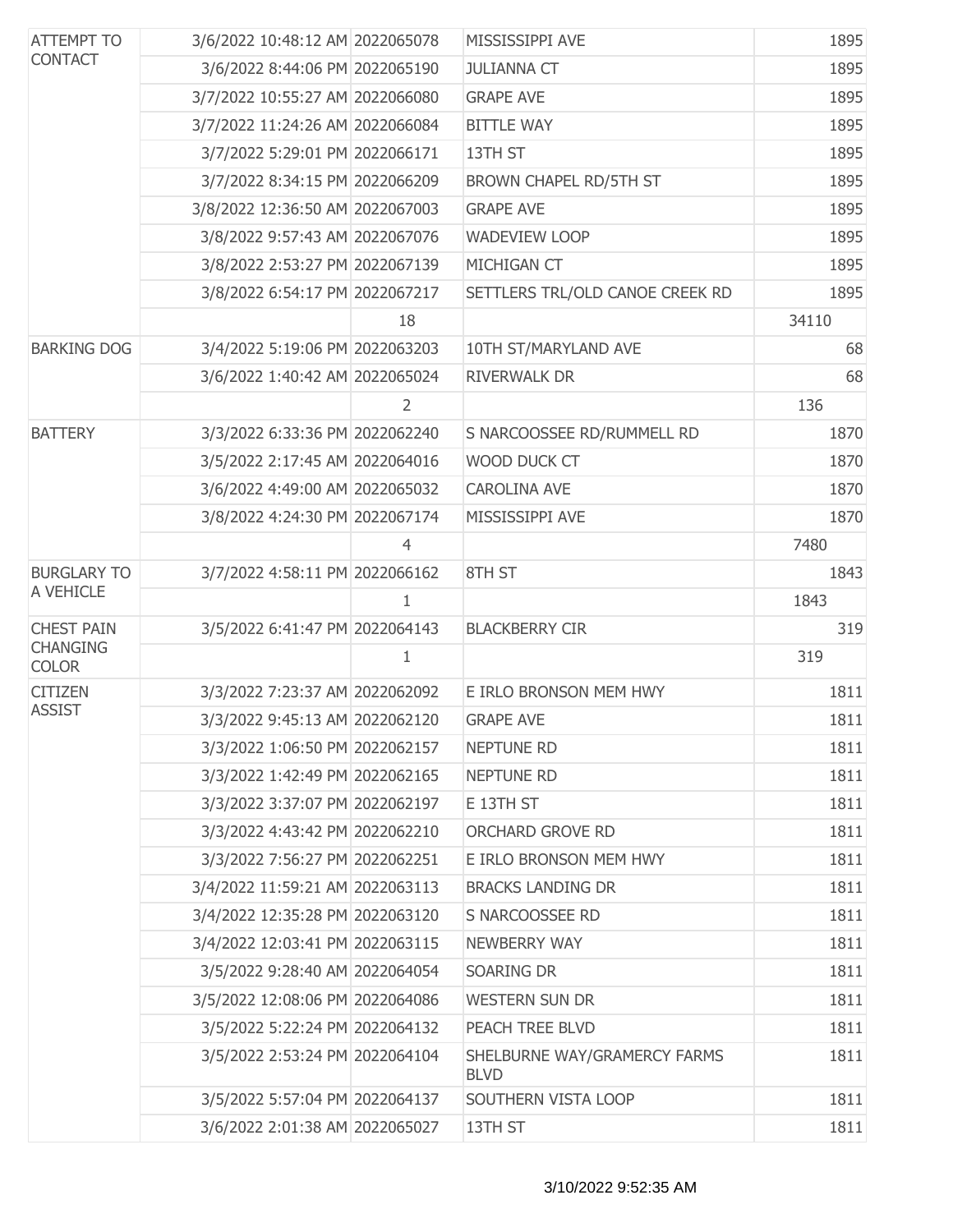| <b>CITIZEN</b><br><b>ASSIST</b> | 3/6/2022 7:15:42 AM 2022065043  |              | <b>ARIZONA AVE</b>                             | 1811  |
|---------------------------------|---------------------------------|--------------|------------------------------------------------|-------|
|                                 | 3/6/2022 10:30:27 AM 2022065073 |              | S LAKE AVE                                     | 1811  |
|                                 | 3/6/2022 1:34:19 PM 2022065110  |              | <b>NEPTUNE RD</b>                              | 1811  |
|                                 | 3/6/2022 3:41:01 PM 2022065140  |              | <b>NEPTUNE RD</b>                              | 1811  |
|                                 | 3/7/2022 6:58:16 AM 2022066026  |              | OLD CANOE CREEK RD/KISSIMMEE<br><b>PARK RD</b> | 1811  |
|                                 | 3/7/2022 11:32:48 AM 2022066085 |              | <b>BETSY ROSS LN</b>                           | 1811  |
|                                 | 3/7/2022 10:59:04 PM 2022066238 |              | 13TH ST                                        | 1811  |
|                                 | 3/8/2022 3:11:50 PM 2022067145  |              | PINE VALLEY RD                                 | 1811  |
|                                 | 3/8/2022 5:39:25 PM 2022067200  |              | <b>NEPTUNE RD</b>                              | 1811  |
|                                 | 3/8/2022 6:15:41 PM 2022067207  |              | 4TH ST                                         | 1811  |
|                                 |                                 | 26           |                                                | 47086 |
| <b>CIVIL MATTER</b>             | 3/3/2022 2:38:47 PM 2022062187  |              | 17TH ST/VERMONT AVE                            | 1810  |
|                                 | 3/4/2022 10:25:06 AM 2022063088 |              | <b>WESTERN SUN DR</b>                          | 19    |
|                                 | 3/4/2022 11:17:55 AM 2022063096 |              | 17TH ST                                        | 19    |
|                                 | 3/4/2022 10:04:03 AM 2022063085 |              | NEPTUNE BAY CIR                                | 1810  |
|                                 | 3/4/2022 2:50:06 PM 2022063155  |              | 10TH ST                                        | 19    |
|                                 | 3/4/2022 3:43:02 PM 2022063168  |              | 13TH ST                                        | 1810  |
|                                 | 3/4/2022 5:16:43 PM 2022063202  |              | <b>FLORIDA AVE</b>                             | 19    |
|                                 | 3/5/2022 1:21:11 PM 2022064090  |              | <b>BETSY ROSS LN</b>                           | 19    |
|                                 | 3/5/2022 7:29:21 PM 2022064155  |              | <b>DEER CREEK BLVD</b>                         | 1810  |
|                                 | 3/5/2022 7:46:35 PM 2022064159  |              | <b>GRAPE AVE</b>                               | 19    |
|                                 | 3/7/2022 11:57:33 AM 2022066091 |              | CHANCELLOR CT                                  | 19    |
|                                 | 3/7/2022 11:17:22 AM 2022066083 |              | <b>MASSACHUSETTS AVE</b>                       | 19    |
|                                 | 3/7/2022 3:28:59 PM 2022066145  |              | CODY ALLEN CT                                  | 1810  |
|                                 | 3/7/2022 5:09:12 PM 2022066168  |              | 13TH ST/NEPTUNE RD                             | 1810  |
|                                 | 3/8/2022 3:50:53 PM 2022067162  |              | <b>NEPTUNE RD</b>                              | 19    |
|                                 |                                 | 15           |                                                | 11031 |
| <b>COMMERCIAL</b>               | 3/4/2022 7:45:40 AM 2022063057  |              | 13TH ST                                        | 50    |
| <b>BURGLARY</b><br><b>ALARM</b> | 3/5/2022 9:13:13 AM 2022064049  |              | <b>CANOE CREEK RD</b>                          | 50    |
|                                 | 3/6/2022 10:02:21 AM 2022065069 |              | S NARCOOSSEE RD                                | 50    |
|                                 | 3/6/2022 10:46:20 AM 2022065077 |              | S NARCOOSSEE RD                                | 50    |
|                                 | 3/6/2022 2:41:29 PM 2022065122  |              | E IRLO BRONSON MEM HWY                         | 50    |
|                                 | 3/6/2022 9:53:03 PM 2022065195  |              | <b>CANOE CREEK RD</b>                          | 50    |
|                                 | 3/7/2022 5:33:11 AM 2022066016  |              | 13TH ST                                        | 50    |
|                                 | 3/8/2022 12:19:12 PM 2022067108 |              | <b>HAMLIN AVE</b>                              | 50    |
|                                 |                                 | 8            |                                                | 400   |
| <b>COMMERCIAL</b>               | 3/7/2022 3:22:24 PM 2022066143  |              | E IRLO BRONSON MEM HWY                         | 47    |
| <b>HOLD UP</b><br><b>ALARM</b>  |                                 | $\mathbf{1}$ |                                                | 47    |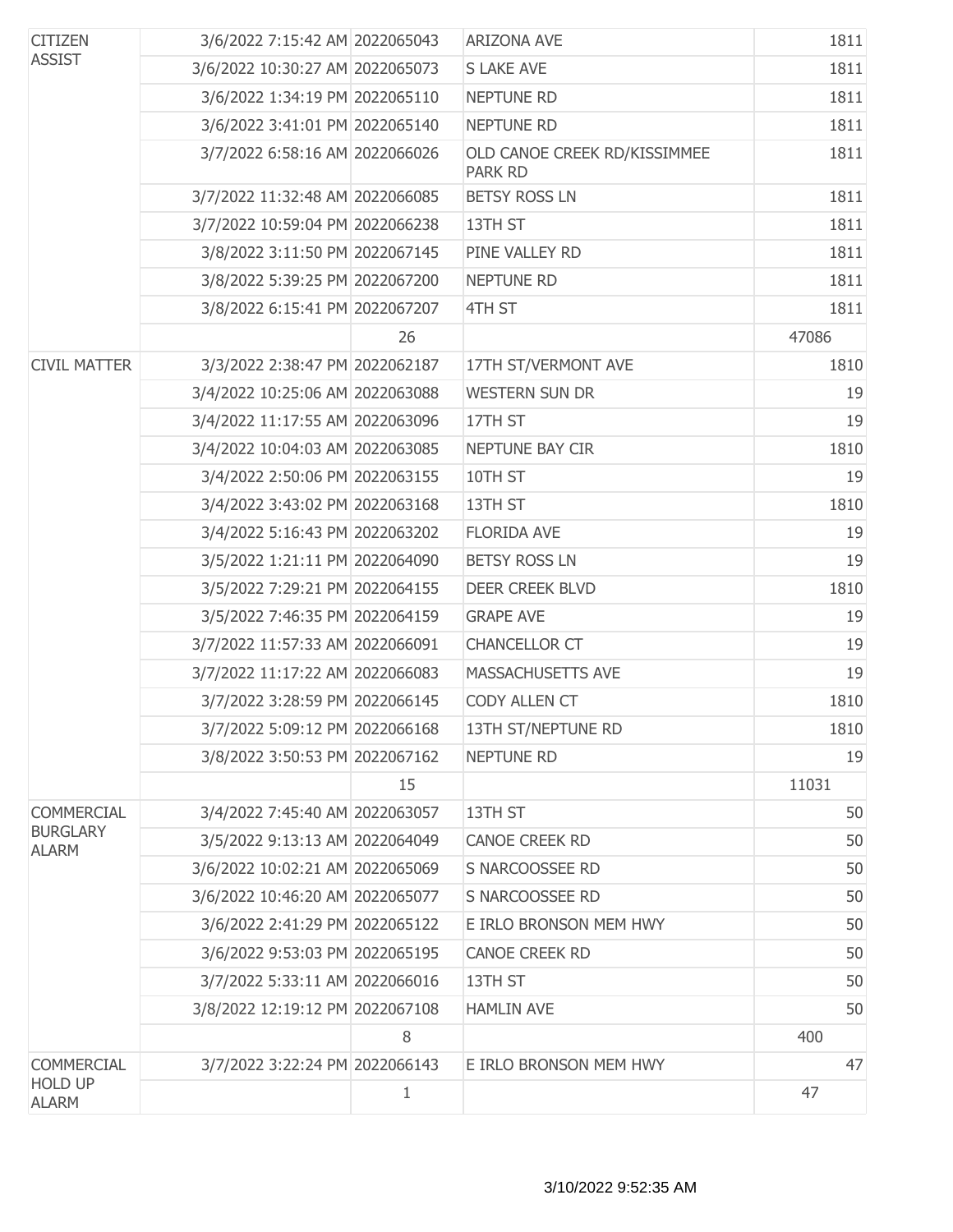| <b>CONSENTUAL</b>   | 3/4/2022 4:01:14 PM 2022063176  |                | 13TH ST                                       | 1864 |
|---------------------|---------------------------------|----------------|-----------------------------------------------|------|
| <b>CONTACT</b>      |                                 | 1              |                                               | 1864 |
| <b>CRA MEETING</b>  | 3/5/2022 4:02:22 PM 2022064117  |                | 13TH ST                                       | 2054 |
|                     |                                 | 1              |                                               | 2054 |
| <b>CRA TRAINING</b> | 3/3/2022 7:53:21 AM 2022062099  |                | <b>CORD AVE</b>                               | 2055 |
|                     |                                 | 1              |                                               | 2055 |
| CRIMINAL            | 3/6/2022 1:32:48 AM 2022065022  |                | <b>CAROLINA AVE</b>                           | 1860 |
| <b>MISCHIEF</b>     |                                 | 1              |                                               | 1860 |
| <b>DANGEROUS</b>    | 3/4/2022 2:12:51 PM 2022063141  |                | <b>BALER TRAILS DR</b>                        | 54   |
| ANIMAL              | 3/6/2022 3:14:43 PM 2022065132  |                | OAK VIEW CIR                                  | 54   |
|                     |                                 | 2              |                                               | 108  |
| <b>DISTURBANCE</b>  | 3/4/2022 1:24:25 AM 2022063017  |                | 12TH ST/DELAWARE AVE                          | 1844 |
|                     | 3/4/2022 9:32:09 PM 2022063256  |                | <b>FERTIC RD</b>                              | 1844 |
|                     | 3/6/2022 11:18:40 PM 2022065206 |                | 9TH ST                                        | 1844 |
|                     | 3/6/2022 8:59:02 PM 2022065191  |                | SWEETGUM ST                                   | 1844 |
|                     |                                 | $\overline{4}$ |                                               | 7376 |
| <b>DRUG USE OR</b>  | 3/4/2022 7:56:51 PM 2022063241  |                | MASSACHUSETTS AVE                             | 51   |
| <b>POSSESSION</b>   |                                 | 1              |                                               | 51   |
| <b>DRUGS</b>        | 3/3/2022 4:09:07 PM 2022062202  |                | 13TH ST/MICHIGAN AVE                          | 1812 |
|                     | 3/3/2022 3:01:17 PM 2022062189  |                | 13TH ST/MICHIGAN AVE                          | 1812 |
|                     | 3/6/2022 11:35:31 PM 2022065208 |                | NEW YORK AVE/14TH ST                          | 1812 |
|                     | 3/7/2022 6:53:53 AM 2022066025  |                | E IRLO BRONSON MEM HWY                        | 1812 |
|                     | 3/8/2022 2:55:37 PM 2022067141  |                | NEPTUNE RD                                    | 1812 |
|                     |                                 | 5              |                                               | 9060 |
| <b>DUI IMPAIRED</b> | 3/6/2022 10:15:21 PM 2022065200 |                | 13TH ST/VERMONT AVE                           | 810  |
| <b>DRIVER</b>       |                                 | $\mathbf{1}$   |                                               | 810  |
| <b>DUPLICATE</b>    | 3/3/2022 11:06:37 AM 2022062136 |                | ELBIB DR                                      | 1851 |
| <b>CALL</b>         | 3/3/2022 11:26:37 AM 2022062142 |                | INDIANA AVE/17TH ST                           | 1851 |
|                     | 3/3/2022 1:40:37 PM 2022062164  |                | <b>JAMES PL</b>                               | 1851 |
|                     | 3/3/2022 1:54:04 PM 2022062170  |                | MICHIGAN AVE                                  | 1851 |
|                     | 3/3/2022 1:32:41 PM 2022062161  |                | E IRLO BRONSON MEM HWY                        | 1851 |
|                     | 3/3/2022 1:51:35 PM 2022062168  |                | MICHIGAN AVE                                  | 1851 |
|                     | 3/3/2022 1:53:47 PM 2022062169  |                | MICHIGAN AVE                                  | 1851 |
|                     | 3/4/2022 2:26:13 AM 2022063023  |                | ROAD & BRIDGE DR/OLD CANOE CREEK<br><b>RD</b> | 1851 |
|                     | 3/4/2022 8:47:46 AM 2022063068  |                | <b>CONNECTICUT AVE</b>                        | 1851 |
|                     | 3/4/2022 9:13:56 AM 2022063073  |                | 13TH ST                                       | 1851 |
|                     | 3/4/2022 1:18:04 PM 2022063127  |                | 17TH ST                                       | 1851 |
|                     | 3/4/2022 2:36:40 PM 2022063152  |                | <b>NOLTE RD</b>                               | 1851 |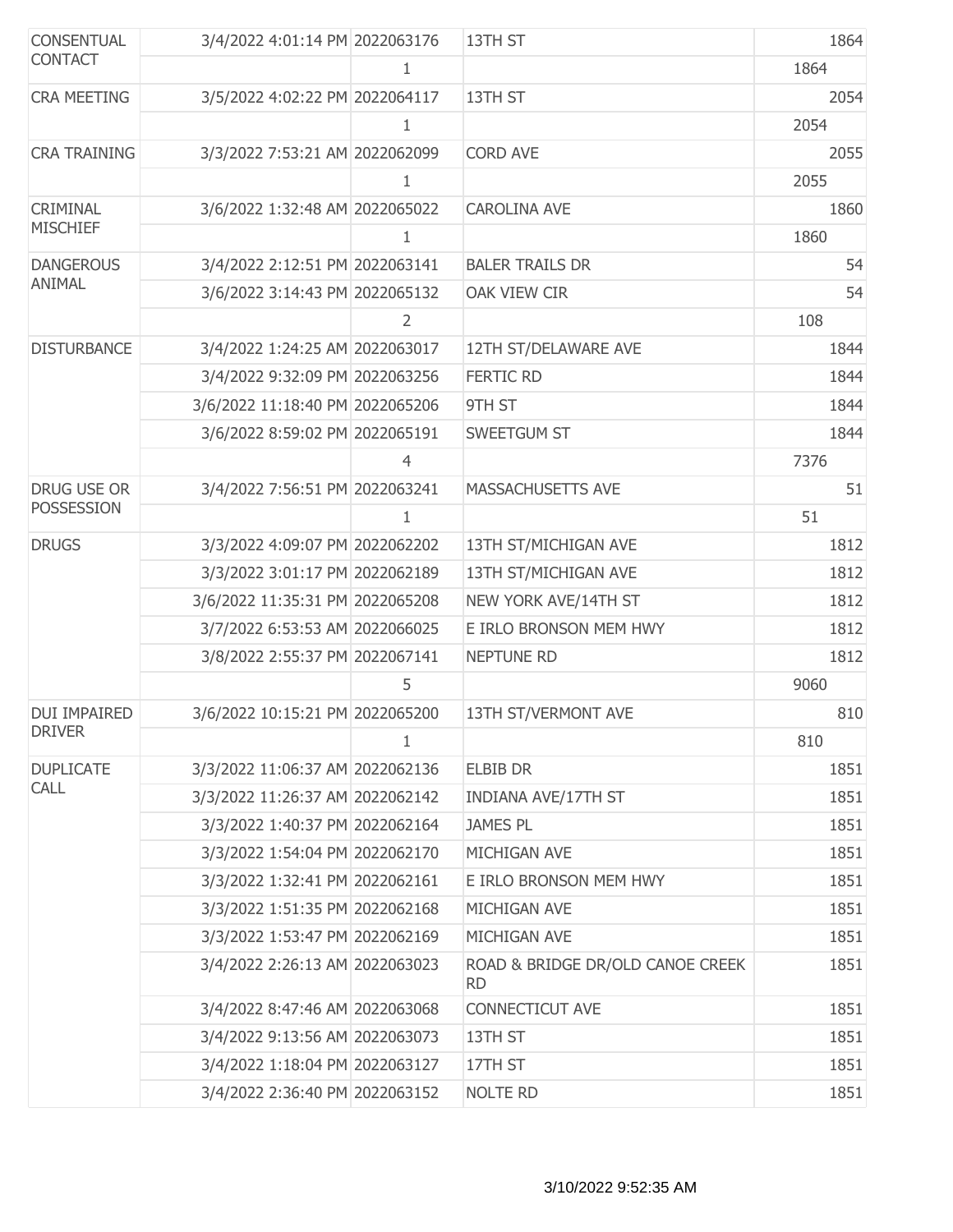| <b>DUPLICATE</b> | 3/4/2022 2:56:11 PM 2022063157  |    | <b>CYPRESS CT</b>          | 1851  |
|------------------|---------------------------------|----|----------------------------|-------|
| <b>CALL</b>      | 3/4/2022 4:02:35 PM 2022063177  |    | 12TH ST                    | 1851  |
|                  | 3/4/2022 5:47:18 PM 2022063211  |    | 13TH ST                    | 1851  |
|                  | 3/4/2022 6:29:48 PM 2022063222  |    | <b>GOLD CREST DR</b>       | 1851  |
|                  | 3/4/2022 5:59:50 PM 2022063214  |    | <b>SPRING SHOWER CIR</b>   | 1851  |
|                  | 3/4/2022 8:10:09 PM 2022063245  |    | <b>GRAPE AVE</b>           | 1851  |
|                  | 3/4/2022 11:23:08 PM 2022063270 |    | OLD CANOE CREEK RD         | 1851  |
|                  | 3/4/2022 11:38:02 PM 2022063275 |    | <b>BELLWOOD CT</b>         | 1851  |
|                  | 3/4/2022 11:25:29 PM 2022063273 |    | OLD CANOE CREEK RD         | 1851  |
|                  | 3/5/2022 10:08:10 AM 2022064060 |    | MICHIGAN CT                | 1851  |
|                  | 3/5/2022 9:46:50 PM 2022064178  |    | <b>CANOE CREEK RD</b>      | 1851  |
|                  | 3/5/2022 7:29:04 PM 2022064154  |    | <b>DEER CREEK BLVD</b>     | 1851  |
|                  | 3/6/2022 12:24:42 AM 2022065007 |    | MISSOURI AVE               | 1851  |
|                  | 3/6/2022 11:02:41 AM 2022065084 |    | ST CLOUD VILLAGE CT        | 1851  |
|                  | 3/6/2022 3:30:06 PM 2022065136  |    | <b>CAROLINA AVE</b>        | 1851  |
|                  | 3/6/2022 3:48:18 PM 2022065143  |    | <b>LAKESHORE BLVD</b>      | 1851  |
|                  | 3/6/2022 7:54:35 PM 2022065185  |    | <b>BRISTOL COVE LN</b>     | 1851  |
|                  | 3/6/2022 7:44:08 PM 2022065180  |    | 13TH ST/CALIFORNIA AVE     | 1851  |
|                  | 3/6/2022 7:57:52 PM 2022065186  |    | <b>BRISTOL COVE LN</b>     | 1851  |
|                  | 3/7/2022 9:13:28 AM 2022066053  |    | <b>KENTUCKY AVE</b>        | 1851  |
|                  | 3/7/2022 7:49:21 AM 2022066033  |    | <b>CONNECTICUT AVE</b>     | 1851  |
|                  | 3/7/2022 10:55:01 AM 2022066079 |    | <b>GRAPE AVE</b>           | 1851  |
|                  | 3/7/2022 7:32:49 PM 2022066196  |    | <b>BARTON TOWNE CIR</b>    | 1851  |
|                  | 3/7/2022 6:14:54 PM 2022066183  |    | <b>GRAPE AVE/E 10TH ST</b> | 1851  |
|                  | 3/7/2022 6:14:31 PM 2022066182  |    | E 10TH ST/GRAPE AVE        | 1851  |
|                  | 3/7/2022 9:36:30 PM 2022066226  |    | 5TH ST                     | 1851  |
|                  | 3/8/2022 8:17:12 AM 2022067054  |    | NEPTUNE RD/TOHOQUA BLVD    | 1851  |
|                  | 3/8/2022 9:58:41 AM 2022067077  |    | <b>WADEVIEW LOOP</b>       | 1851  |
|                  | 3/8/2022 3:32:41 PM 2022067151  |    | 5TH ST/CHANCELLOR CT       | 1851  |
|                  | 3/8/2022 3:30:56 PM 2022067150  |    | 5TH ST/CHANCELLOR CT       | 1851  |
|                  | 3/8/2022 7:43:16 PM 2022067225  |    | <b>LEXINGTON BLVD</b>      | 1851  |
|                  | 3/8/2022 10:06:54 PM 2022067259 |    | FIELDWOOD CIR              | 1851  |
|                  |                                 | 44 |                            | 81444 |
| <b>FALLS UNK</b> | 3/4/2022 7:32:22 AM 2022063054  |    | FORGET ME NOT CT           | 2078  |
| <b>STATUS</b>    |                                 | 1  |                            | 2078  |
| <b>FELONY</b>    | 3/7/2022 2:13:21 PM 2022066122  |    | 13TH ST                    | 1839  |
|                  |                                 | 1  |                            | 1839  |
| <b>FOUND</b>     | 3/3/2022 4:13:17 PM 2022062204  |    | 6TH ST                     | 36    |
| <b>PROPERTY</b>  |                                 | 1  |                            | 36    |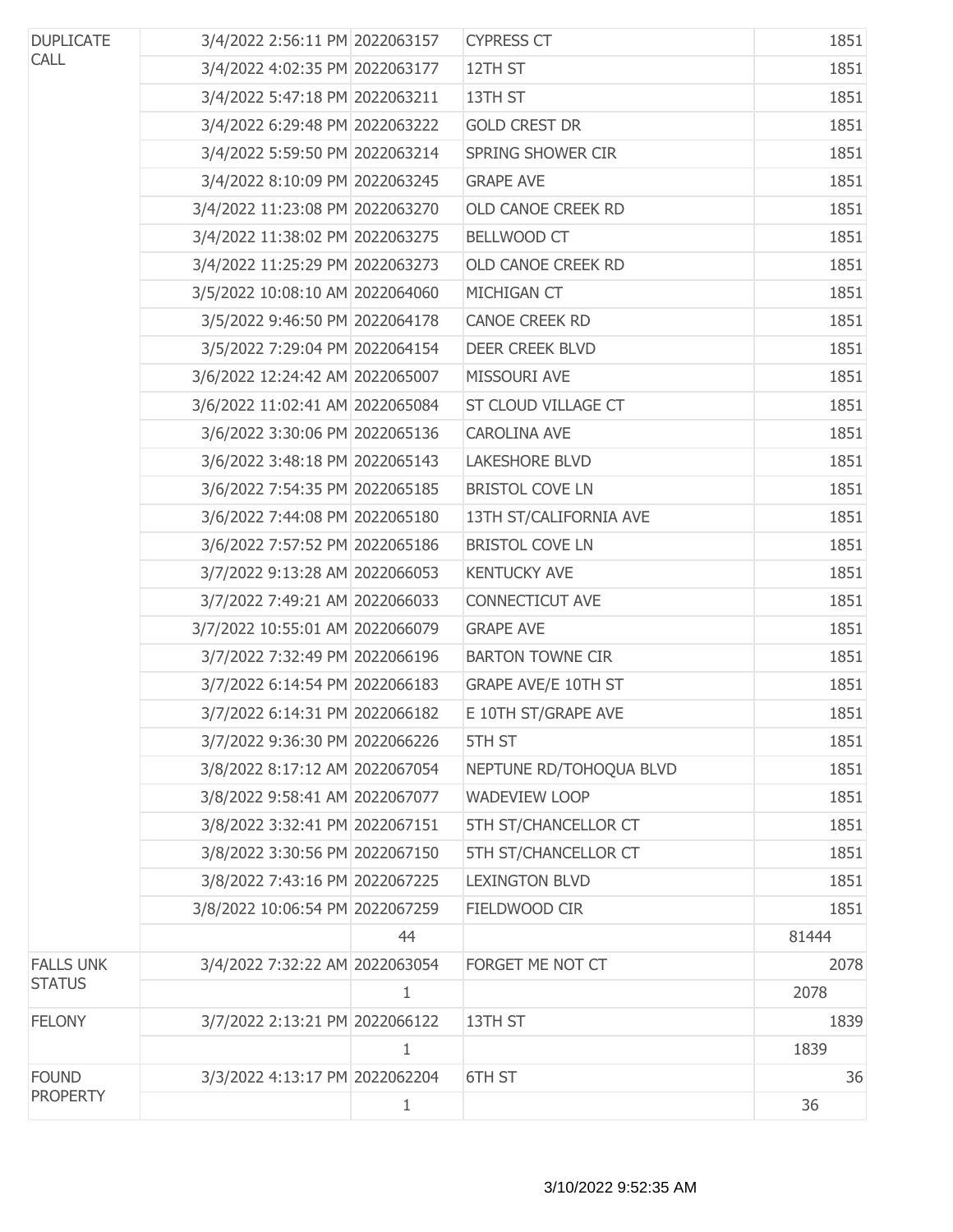| <b>FRAUD</b>                       | 3/4/2022 2:33:57 PM 2022063149  |               | <b>CHATSWORTH CIR</b>                          | 1863  |
|------------------------------------|---------------------------------|---------------|------------------------------------------------|-------|
|                                    | 3/4/2022 4:00:47 PM 2022063175  |               | <b>CRYSTAL LN</b>                              | 1863  |
|                                    |                                 | 2             |                                                | 3726  |
| <b>FRAUD</b>                       | 3/4/2022 6:41:16 PM 2022063225  |               | <b>KEYSTONE POINTE CT</b>                      | 1962  |
| <b>FORGERY BY</b><br>PHONE EMAIL   |                                 | 1             |                                                | 1962  |
| <b>GOLF CART</b>                   | 3/7/2022 2:11:49 PM 2022066121  |               | 10TH ST                                        | 2142  |
| <b>REGISTRATIO</b><br>N.           | 3/7/2022 2:35:26 PM 2022066126  |               | 10TH ST                                        | 2142  |
|                                    |                                 | $\mathcal{P}$ |                                                | 4284  |
| <b>HARASSMENT</b>                  | 3/4/2022 2:11:46 AM 2022063021  |               | 10TH ST                                        | 102   |
|                                    |                                 | 1             |                                                | 102   |
| <b>HAZARDOUS</b>                   | 3/4/2022 7:59:52 AM 2022063059  |               | ST CLOUD VILLAGE CT                            | 1971  |
| <b>ROAD</b><br><b>CONDITIONS</b>   | 3/7/2022 6:44:17 AM 2022066020  |               | NOLTE RD/BUDINGER AVE                          | 1971  |
|                                    |                                 | 2             |                                                | 3942  |
| <b>HAZARDOUS</b><br><b>VEHICLE</b> | 3/7/2022 7:18:36 PM 2022066194  |               | CANOE CREEK RD/OLD CANOE CREEK<br><b>RD</b>    | 1972  |
|                                    |                                 | $\mathbf{1}$  |                                                | 1972  |
| <b>INFORMATION</b>                 | 3/3/2022 1:03:30 PM 2022062156  |               | DELAWARE AVE/17TH ST                           | 43    |
|                                    | 3/4/2022 9:21:35 PM 2022063254  |               | OLD CANOE CREEK RD/KISSIMMEE<br><b>PARK RD</b> | 1836  |
|                                    | 3/5/2022 9:38:13 PM 2022064175  |               | <b>NEPTUNE RD</b>                              | 1836  |
|                                    | 3/6/2022 11:01:14 AM 2022065083 |               | ST CLOUD VILLAGE CT                            | 1836  |
|                                    | 3/6/2022 3:04:42 PM 2022065128  |               | SHELBURNE WAY                                  | 1836  |
|                                    | 3/6/2022 5:17:52 PM 2022065160  |               | <b>SUGAR MILL LN</b>                           | 1836  |
|                                    | 3/7/2022 2:55:34 PM 2022066132  |               | MICHIGAN AVE                                   | 1836  |
|                                    |                                 | 7             |                                                | 11059 |
| <b>INJURED</b>                     | 3/4/2022 5:39:17 PM 2022063209  |               | <b>CAROLINA AVE</b>                            | 60    |
| ANIMAL                             |                                 | 1             |                                                | 60    |
| <b>INTELLIGENCE</b>                | 3/3/2022 1:49:53 AM 2022062014  |               | PINE VALLEY RD                                 | 1977  |
| <b>LED POLICING</b>                | 3/3/2022 2:38:12 AM 2022062020  |               | NEPTUNE RD/TOHOQUA BLVD                        | 1977  |
|                                    | 3/3/2022 3:29:36 AM 2022062035  |               | PEGHORN WAY                                    | 1977  |
|                                    | 3/3/2022 6:37:21 AM 2022062085  |               | <b>HAMLIN AVE</b>                              | 1977  |
|                                    | 3/3/2022 8:59:19 AM 2022062113  |               | <b>MAXIMUS LN</b>                              | 1977  |
|                                    | 3/3/2022 10:09:37 AM 2022062126 |               | <b>HITCH LOOP</b>                              | 1977  |
|                                    | 3/3/2022 10:53:09 AM 2022062132 |               | <b>CIRCLE Y DR</b>                             | 1977  |
|                                    | 3/3/2022 11:03:32 AM 2022062134 |               | LAKESHORE BLVD/MICHIGAN AVE                    | 1977  |
|                                    | 3/3/2022 1:55:04 PM 2022062171  |               | E IRLO BRONSON MEM HWY                         | 1977  |
|                                    | 3/3/2022 2:14:09 PM 2022062180  |               | RIVER CREST AVE/GOLDEN RIVER LN                | 1977  |
|                                    | 3/3/2022 7:23:10 PM 2022062247  |               | OLD HICKORY TREE RD                            | 1977  |
|                                    | 3/3/2022 7:52:41 PM 2022062250  |               | ESPRIT LN/FRIARS COVE RD                       | 1977  |
|                                    | 3/3/2022 8:37:39 PM 2022062257  |               | NOLTE RD/SOUTHERN VISTA LOOP                   | 1977  |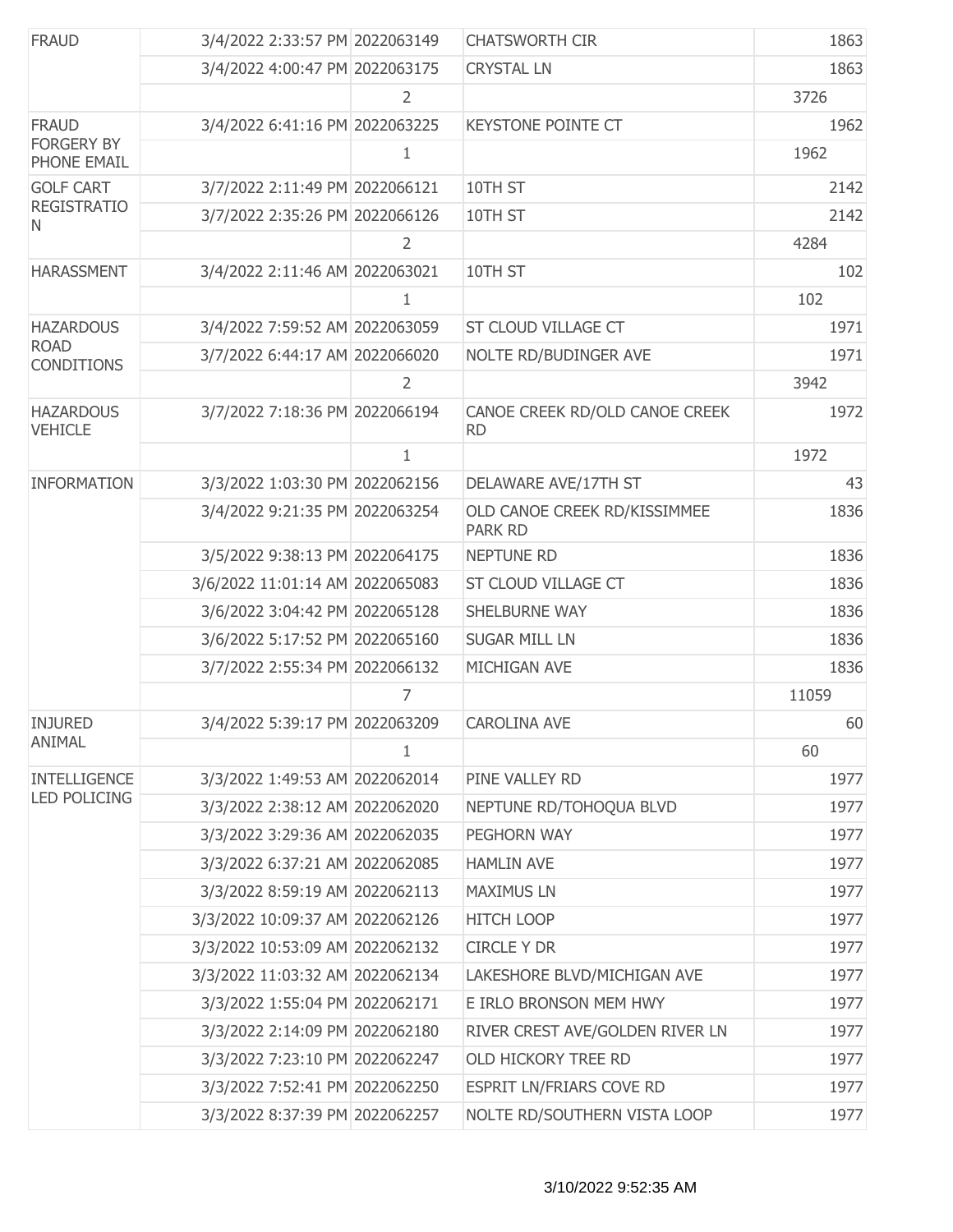| <b>INTELLIGENCE</b><br><b>LED POLICING</b> | 3/3/2022 10:45:48 PM 2022062272 | <b>LAKESHORE BLVD</b>                          | 1977 |
|--------------------------------------------|---------------------------------|------------------------------------------------|------|
|                                            | 3/4/2022 12:42:56 AM 2022063009 | MALLARD POND BLVD/OLD CANOE<br><b>CREEK RD</b> | 1977 |
|                                            | 3/4/2022 12:37:28 AM 2022063007 | <b>LAKESHORE BLVD</b>                          | 1977 |
|                                            | 3/4/2022 12:37:30 AM 2022063008 | <b>LAKESHORE BLVD</b>                          | 1977 |
|                                            | 3/3/2022 10:38:30 PM 2022062271 | <b>DELAWARE AVE</b>                            | 1977 |
|                                            | 3/4/2022 1:42:08 AM 2022063018  | NEPTUNE RD/TOHOQUA BLVD                        | 1977 |
|                                            | 3/3/2022 10:54:49 PM 2022062275 | NOLTE RD/SOUTHERN VISTA LOOP                   | 1977 |
|                                            | 3/4/2022 5:06:04 AM 2022063029  | E IRLO BRONSON MEM HWY                         | 1977 |
|                                            | 3/4/2022 1:51:40 AM 2022063019  | PINE VALLEY RD                                 | 1977 |
|                                            | 3/4/2022 2:17:11 AM 2022063022  | NEPTUNE RD/TOHOQUA BLVD                        | 1977 |
|                                            | 3/4/2022 6:42:13 AM 2022063048  | 13TH ST                                        | 1977 |
|                                            | 3/4/2022 7:05:44 AM 2022063051  | E IRLO BRONSON MEM HWY                         | 1977 |
|                                            | 3/4/2022 11:30:30 AM 2022063102 | <b>NOLTE RD</b>                                | 1977 |
|                                            | 3/4/2022 11:49:12 AM 2022063104 | PINE LAKE DR/OLD CANOE CREEK RD                | 1977 |
|                                            | 3/4/2022 11:18:29 AM 2022063098 | <b>NOLTE RD</b>                                | 1977 |
|                                            | 3/4/2022 12:02:43 PM 2022063114 | E 13TH ST                                      | 1977 |
|                                            | 3/4/2022 11:55:35 AM 2022063112 | <b>NOLTE RD</b>                                | 1977 |
|                                            | 3/4/2022 5:31:15 PM 2022063205  | <b>CONTINENTAL ST</b>                          | 1977 |
|                                            | 3/4/2022 5:49:55 PM 2022063212  | S NARCOOSSEE RD                                | 1977 |
|                                            | 3/4/2022 6:50:40 PM 2022063226  | 13TH ST                                        | 1977 |
|                                            | 3/5/2022 3:17:29 AM 2022064020  | HICKORY GROVE RD/GUERNSEY BND                  | 1977 |
|                                            | 3/5/2022 4:09:31 AM 2022064028  | <b>VIRGINIA AVE</b>                            | 1977 |
|                                            | 3/5/2022 3:30:03 AM 2022064023  | MICHIGAN AVE                                   | 1977 |
|                                            | 3/5/2022 3:12:11 AM 2022064019  | SOUTHERN VISTA LOOP/WHITE HERON<br><b>WAY</b>  | 1977 |
|                                            | 3/5/2022 3:42:48 AM 2022064025  |                                                | 1977 |
|                                            | 3/5/2022 9:36:00 AM 2022064056  | <b>WHALEYS CANOE DR</b>                        | 1977 |
|                                            | 3/5/2022 11:01:39 AM 2022064069 | <b>ELLESMERE DR</b>                            | 1977 |
|                                            | 3/5/2022 11:02:09 AM 2022064070 | ELLESMERE DR/NOVA RD                           | 1977 |
|                                            | 3/5/2022 2:44:03 PM 2022064102  | CONTINENTAL ST                                 | 1977 |
|                                            | 3/5/2022 1:51:01 PM 2022064095  | 13TH ST                                        | 1977 |
|                                            | 3/5/2022 4:52:14 PM 2022064125  | PINE LAKE DR/OLD CANOE CREEK RD                | 1977 |
|                                            | 3/5/2022 2:51:18 PM 2022064103  | NEPTUNE RD/TOHOQUA BLVD                        | 1977 |
|                                            | 3/5/2022 6:09:51 PM 2022064139  | ST CLOUD VILLAGE CT                            | 1977 |
|                                            | 3/6/2022 1:22:54 AM 2022065020  | <b>HAMLIN AVE</b>                              | 1977 |
|                                            | 3/6/2022 12:45:00 AM 2022065014 | NEPTUNE RD/TOHOQUA BLVD                        | 1977 |
|                                            | 3/6/2022 12:55:07 AM 2022065015 | NEPTUNE RD/TOHOQUA BLVD                        | 1977 |
|                                            | 3/6/2022 12:34:56 AM 2022065011 | CODY ALLEN CT/MICHIGAN AVE                     | 1977 |
|                                            | 3/6/2022 12:17:06 AM 2022065005 | 13TH ST                                        | 1977 |
|                                            | 3/6/2022 12:41:28 AM 2022065013 | CAMBRELLE WAY/CAMEO CT                         | 1977 |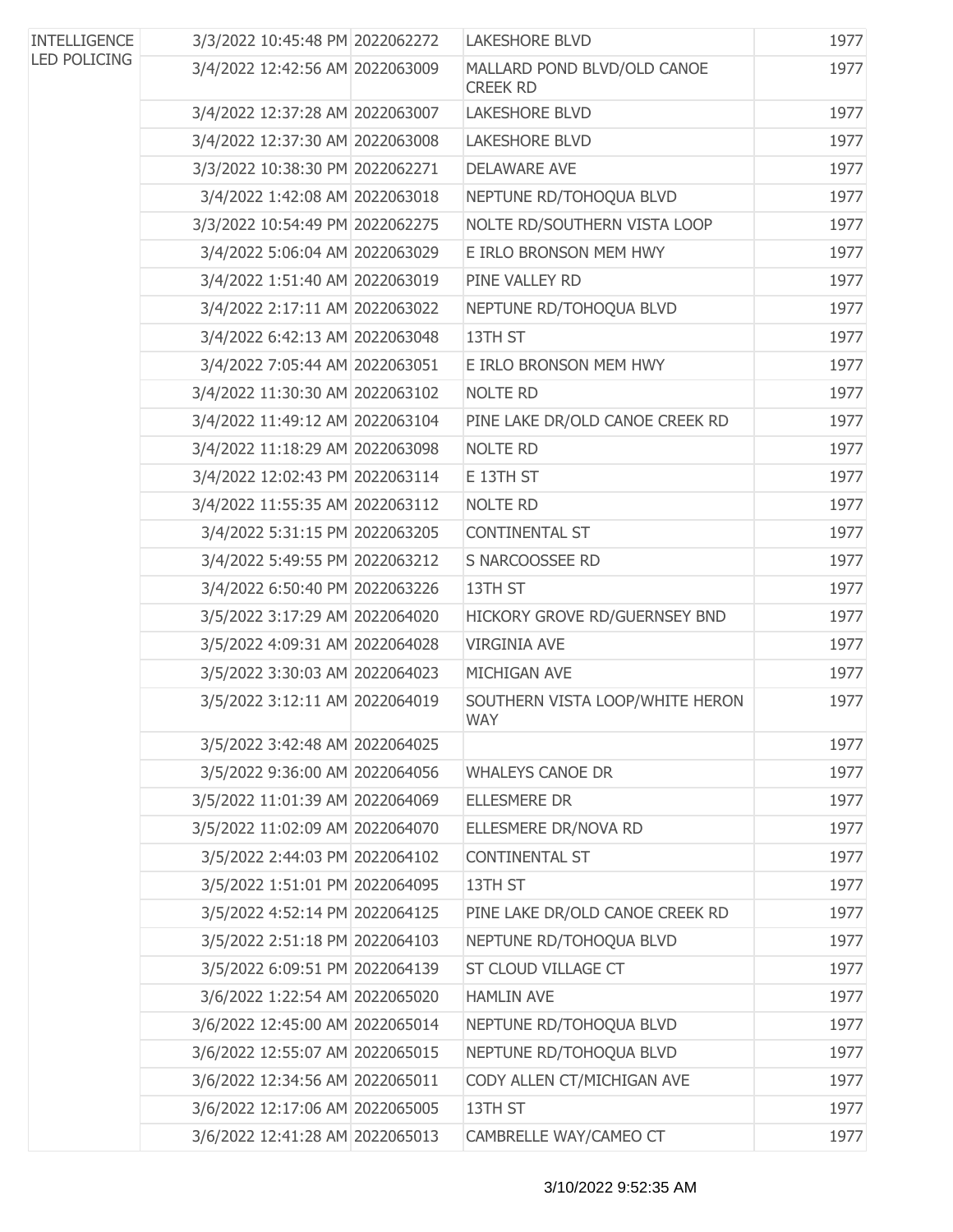| <b>INTELLIGENCE</b><br><b>LED POLICING</b> | 3/6/2022 12:31:20 AM 2022065010 | BLACKBERRY CREEK DR/COMMERCE<br><b>CENTER DR</b> | 1977 |
|--------------------------------------------|---------------------------------|--------------------------------------------------|------|
|                                            | 3/6/2022 1:04:58 AM 2022065017  | QUOTATION CT/OLD HICKORY TREE RD                 | 1977 |
|                                            | 3/6/2022 6:29:47 AM 2022065039  | 10TH ST                                          | 1977 |
|                                            | 3/6/2022 6:30:16 AM 2022065040  | <b>NEW YORK AVE</b>                              | 1977 |
|                                            | 3/6/2022 1:01:57 AM 2022065016  | EXCHANGE PL/OLD HICKORY TREE RD                  | 1977 |
|                                            | 3/6/2022 1:19:08 AM 2022065019  | HICKORY TREE RD/STARKE ST                        | 1977 |
|                                            | 3/6/2022 6:28:36 AM 2022065038  | <b>NEW YORK AVE</b>                              | 1977 |
|                                            | 3/6/2022 7:41:55 AM 2022065046  | PINE LAKE DR/OLD CANOE CREEK RD                  | 1977 |
|                                            | 3/6/2022 7:45:19 AM 2022065047  | <b>CONTINENTAL ST</b>                            | 1977 |
|                                            | 3/6/2022 9:39:58 AM 2022065063  | E IRLO BRONSON MEM HWY                           | 1977 |
|                                            | 3/6/2022 9:58:43 AM 2022065067  | <b>NOLTE RD</b>                                  | 1977 |
|                                            | 3/6/2022 11:39:31 AM 2022065087 | E 13TH ST                                        | 1977 |
|                                            | 3/6/2022 12:14:07 PM 2022065092 | <b>DELAWARE AVE</b>                              | 1977 |
|                                            | 3/6/2022 12:17:39 PM 2022065093 | <b>BARTON TOWNE CIR</b>                          | 1977 |
|                                            | 3/6/2022 12:00:37 PM 2022065089 | 16TH ST                                          | 1977 |
|                                            | 3/6/2022 12:27:41 PM 2022065095 | <b>BARTON TOWNE CIR</b>                          | 1977 |
|                                            | 3/6/2022 12:11:22 PM 2022065091 | PENNSYLVANIA AVE                                 | 1977 |
|                                            | 3/6/2022 1:15:42 PM 2022065108  | 13TH ST                                          | 1977 |
|                                            | 3/6/2022 1:18:55 PM 2022065109  | 9TH ST/NEW YORK AVE                              | 1977 |
|                                            | 3/6/2022 1:12:59 PM 2022065105  | ST CLOUD VILLAGE CT                              | 1977 |
|                                            | 3/6/2022 12:11:18 PM 2022065090 | PENNSYLVANIA AVE                                 | 1977 |
|                                            | 3/6/2022 2:44:09 PM 2022065124  | 13TH ST                                          | 1977 |
|                                            | 3/6/2022 1:34:31 PM 2022065111  | 9TH ST                                           | 1977 |
|                                            | 3/6/2022 1:43:02 PM 2022065113  | 13TH ST                                          | 1977 |
|                                            | 3/6/2022 1:51:41 PM 2022065114  | <b>MARYLAND AVE</b>                              | 1977 |
|                                            | 3/6/2022 3:53:18 PM 2022065145  | NOLTE RD/UPTOWN WAY                              | 1977 |
|                                            | 3/6/2022 3:58:09 PM 2022065147  | PEMBERLY PINES CIR/COMMERCE<br><b>CENTER DR</b>  | 1977 |
|                                            | 3/6/2022 3:31:44 PM 2022065137  | <b>VILLAGE GREEN CT</b>                          | 1977 |
|                                            | 3/6/2022 4:52:02 PM 2022065154  | SAND STONE CIR                                   | 1977 |
|                                            | 3/6/2022 4:03:12 PM 2022065148  | 13TH ST                                          | 1977 |
|                                            | 3/6/2022 10:12:40 PM 2022065199 | PINE TREE DR                                     | 1977 |
|                                            | 3/7/2022 2:16:14 AM 2022066010  | <b>BULLDOG LN</b>                                | 1977 |
|                                            | 3/7/2022 6:51:01 AM 2022066024  | 13TH ST                                          | 1977 |
|                                            | 3/7/2022 10:14:00 AM 2022066071 | <b>CREEK WOODS DR</b>                            | 1977 |
|                                            | 3/7/2022 10:12:55 AM 2022066070 | <b>CANOE CREEK RD</b>                            | 1977 |
|                                            | 3/7/2022 1:14:49 PM 2022066108  | <b>CONTINENTAL ST</b>                            | 1977 |
|                                            | 3/7/2022 8:33:43 PM 2022066208  | CONTINENTAL ST                                   | 1977 |
|                                            | 3/7/2022 9:18:56 PM 2022066217  | SOUTHERN VISTA LOOP/NOLTE RD                     | 1977 |
|                                            | 3/7/2022 9:59:14 PM 2022066230  | OLD HICKORY TREE RD                              | 1977 |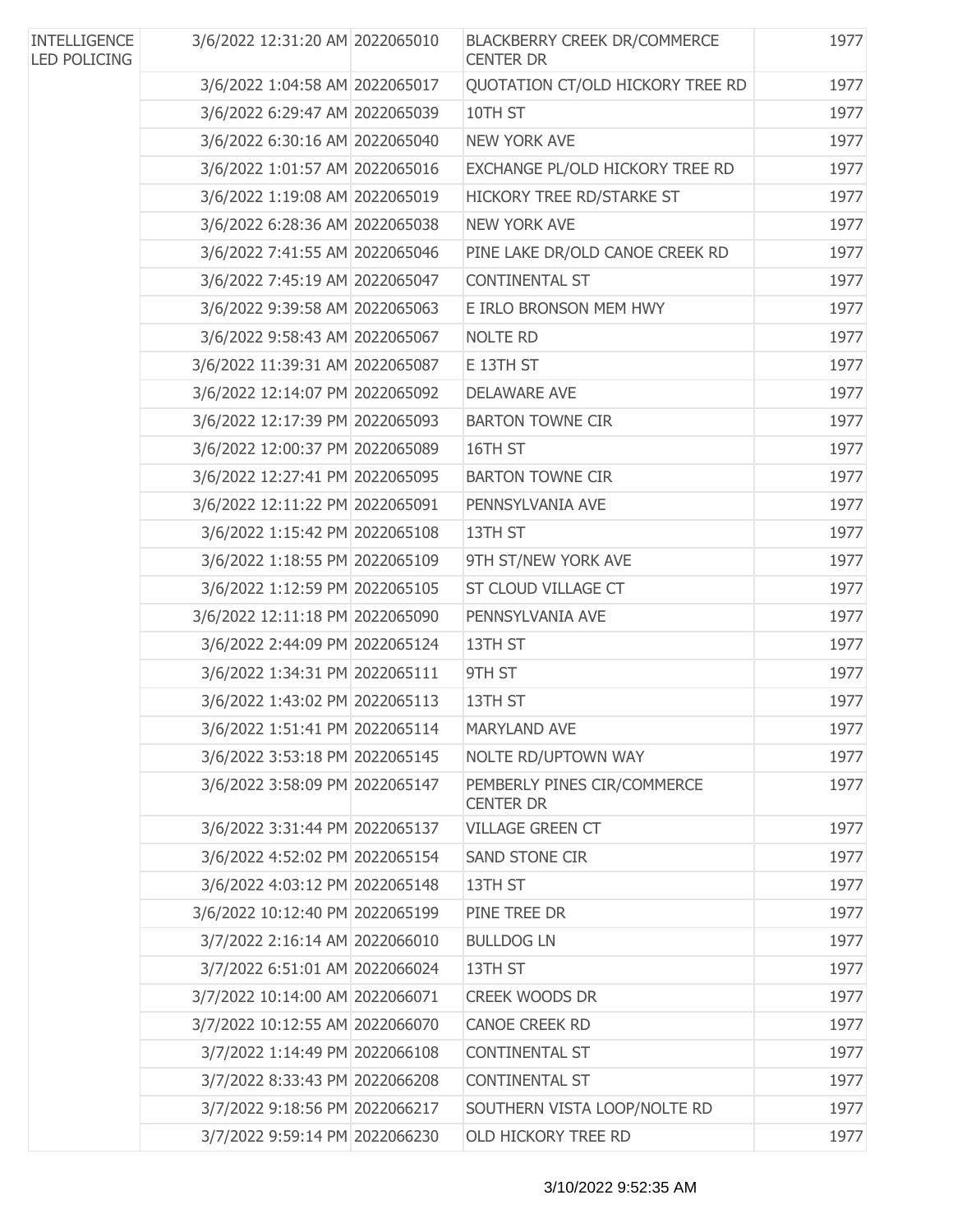| <b>INTELLIGENCE</b><br><b>LED POLICING</b> | 3/7/2022 11:58:03 PM 2022066243 |     | E IRLO BRONSON MEM HWY            | 1977   |
|--------------------------------------------|---------------------------------|-----|-----------------------------------|--------|
|                                            | 3/8/2022 1:04:20 AM 2022067007  |     | ELLESMERE DR/NOVA RD              | 1977   |
|                                            | 3/8/2022 1:07:09 AM 2022067008  |     | <b>CANOE CREEK RD</b>             | 1977   |
|                                            | 3/8/2022 12:59:11 AM 2022067006 |     | GENTLE BREEZE DR/BAY BREEZE DR    | 1977   |
|                                            | 3/7/2022 10:53:00 PM 2022066236 |     | <b>LAKESHORE BLVD</b>             | 1977   |
|                                            | 3/8/2022 1:46:56 AM 2022067016  |     | OLD CANOE CREEK RD                | 1977   |
|                                            | 3/8/2022 2:07:02 AM 2022067022  |     | <b>FULFILLMENT DR</b>             | 1977   |
|                                            | 3/8/2022 1:49:24 AM 2022067018  |     | PINE VALLEY RD                    | 1977   |
|                                            | 3/8/2022 12:17:10 PM 2022067107 |     | 13TH ST                           | 1977   |
|                                            | 3/8/2022 1:40:43 PM 2022067119  |     | <b>CONTINENTAL ST</b>             | 1977   |
|                                            | 3/8/2022 1:54:57 PM 2022067125  |     | <b>BULLDOG LN</b>                 | 1977   |
|                                            | 3/8/2022 8:10:11 PM 2022067229  |     |                                   | 1977   |
|                                            | 3/8/2022 7:05:00 PM 2022067218  |     | 13TH ST                           | 1977   |
|                                            | 3/8/2022 9:02:26 PM 2022067237  |     | NEPTUNE RD/TOHOQUA BLVD           | 1977   |
|                                            | 3/8/2022 11:33:16 PM 2022067267 |     | ESPRIT LN/FRIARS COVE RD          | 1977   |
|                                            | 3/8/2022 11:02:02 PM 2022067265 |     | PEGHORN WAY                       | 1977   |
|                                            |                                 | 107 |                                   | 211539 |
| <b>INTOXICATED</b>                         | 3/3/2022 2:19:52 PM 2022062184  |     | 11TH ST/PENNSYLVANIA AVE          | 1822   |
| <b>PERSON</b>                              |                                 | 1   |                                   | 1822   |
| <b>INVESTIGATIO</b>                        | 3/3/2022 9:38:32 AM 2022062118  |     | DEER RUN RD/FRIARS COVE RD        | 1845   |
| N<br><b>SUPPLEMENTA</b>                    | 3/3/2022 10:07:53 AM 2022062125 |     | VERMONT AVE/13TH ST               | 1845   |
| L                                          | 3/3/2022 11:39:48 AM 2022062146 |     | 13TH ST/VERMONT AVE               | 1845   |
|                                            | 3/3/2022 12:55:23 PM 2022062154 |     | <b>GEORGIA AVE</b>                | 1845   |
|                                            | 3/3/2022 3:15:09 PM 2022062192  |     | 13TH ST                           | 1845   |
|                                            | 3/3/2022 6:03:42 PM 2022062229  |     | <b>WHISLER CT</b>                 | 1845   |
|                                            | 3/3/2022 8:04:51 PM 2022062253  |     | <b>ASHTON PARK PL</b>             | 1845   |
|                                            | 3/3/2022 6:37:06 PM 2022062241  |     | <b>WHISLER CT</b>                 | 1845   |
|                                            | 3/4/2022 9:26:37 AM 2022063077  |     | NOLTE RD/SUTTON MANOR LN          | 1845   |
|                                            | 3/4/2022 11:28:17 AM 2022063100 |     | NAUVOO CT                         | 1845   |
|                                            | 3/4/2022 10:05:06 AM 2022063086 |     | OLD HICKORY TREE RD               | 1845   |
|                                            | 3/4/2022 12:45:09 PM 2022063122 |     | 17TH ST/INDIANA AVE               | 1845   |
|                                            | 3/4/2022 1:10:29 PM 2022063124  |     | SILVER THISTLE LN                 | 1845   |
|                                            | 3/5/2022 11:58:31 AM 2022064082 |     | <b>CYPRESS POINT CIR</b>          | 1845   |
|                                            | 3/5/2022 3:47:56 PM 2022064115  |     | <b>WESTERN SUN DR</b>             | 1845   |
|                                            | 3/5/2022 4:48:07 PM 2022064123  |     | NEPTUNE RD                        | 1845   |
|                                            | 3/6/2022 7:14:14 AM 2022065041  |     | CAPITAL BLVD                      | 1845   |
|                                            | 3/6/2022 2:53:48 PM 2022065126  |     | <b>CAPITAL BLVD</b>               | 1845   |
|                                            | 3/6/2022 10:16:12 PM 2022065201 |     | <b>KENTUCKY AVE</b>               | 1845   |
|                                            | 3/7/2022 3:16:44 PM 2022066139  |     | <b>JULIANNA CT/CANOE CREEK RD</b> | 1845   |
|                                            | 3/7/2022 2:20:56 PM 2022066124  |     | WESTERN SUN DR                    | 1845   |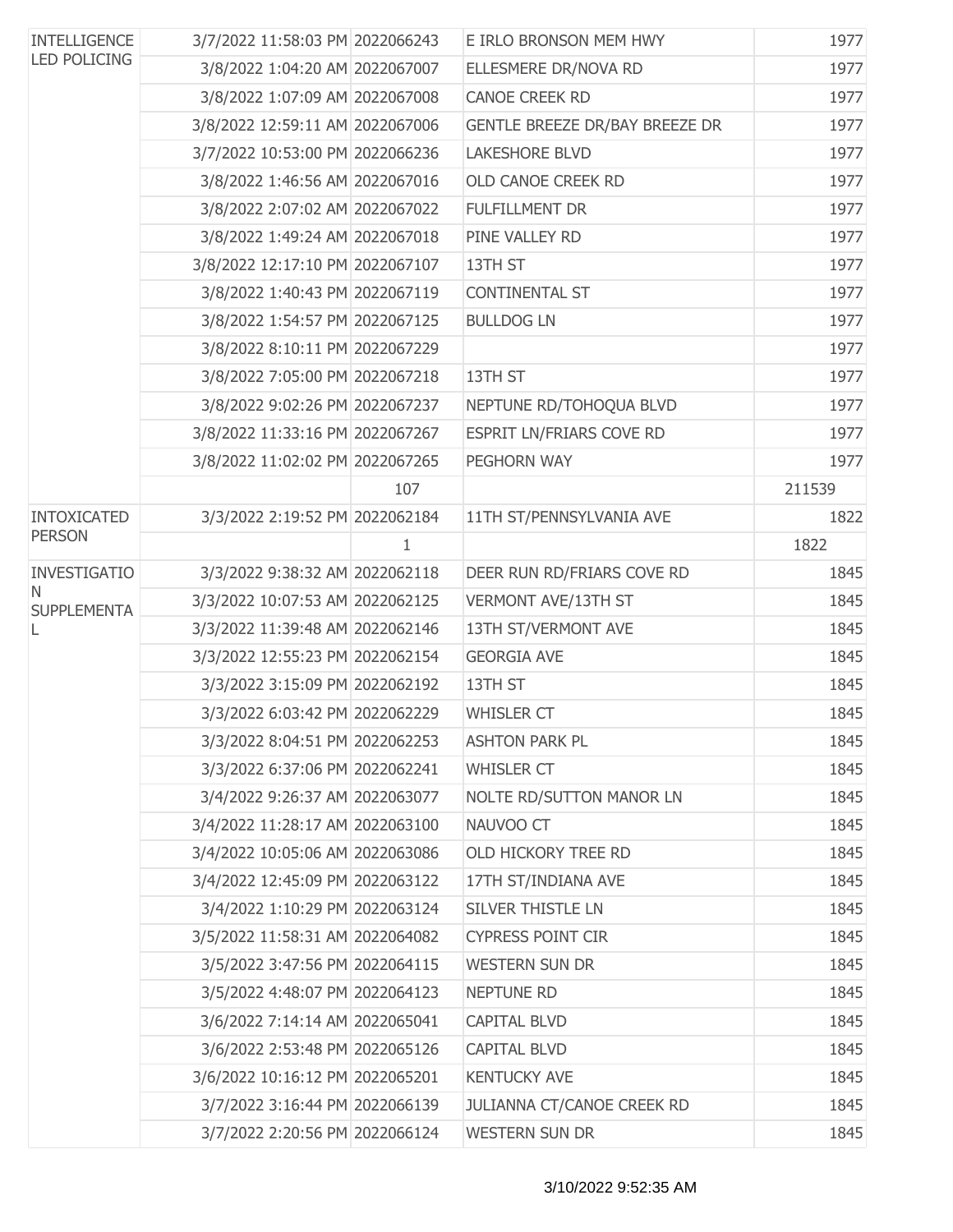| <b>INVESTIGATIO</b><br>N<br><b>SUPPLEMENTA</b><br>L | 3/7/2022 2:10:45 PM 2022066120  |    | FOUR STRAND CT                              | 1845  |
|-----------------------------------------------------|---------------------------------|----|---------------------------------------------|-------|
|                                                     | 3/7/2022 6:51:38 PM 2022066187  |    | <b>WESTERN SUN DR</b>                       | 1845  |
|                                                     | 3/7/2022 6:27:23 PM 2022066186  |    | 13TH ST                                     | 1845  |
|                                                     | 3/8/2022 11:37:02 AM 2022067100 |    | <b>WESTERN SUN DR</b>                       | 1845  |
|                                                     | 3/8/2022 9:21:58 AM 2022067068  |    | CATERPILLAR ST                              | 1845  |
|                                                     | 3/8/2022 6:38:14 PM 2022067213  |    | 13TH ST                                     | 1845  |
|                                                     | 3/8/2022 7:57:17 PM 2022067226  |    | <b>NATIONS WAY</b>                          | 1845  |
|                                                     |                                 | 28 |                                             | 51660 |
| <b>JUVENILE</b>                                     | 3/5/2022 7:08:53 PM 2022064152  |    | ST CLOUD VILLAGE CT                         | 1911  |
| <b>PROBLEM</b>                                      |                                 | 1  |                                             | 1911  |
| <b>KEEP THE</b>                                     | 3/5/2022 10:03:36 AM 2022064058 |    | <b>KEITH CT</b>                             | 158   |
| <b>PEACE</b>                                        | 3/6/2022 12:40:14 PM 2022065096 |    | <b>NEWBERRY WAY</b>                         | 158   |
|                                                     |                                 | 2  |                                             | 316   |
| <b>LEWD AND</b>                                     | 3/3/2022 4:32:45 PM 2022062208  |    | <b>BUDINGER AVE</b>                         | 1871  |
| <b>LACIVIOUS</b>                                    |                                 | 1  |                                             | 1871  |
| <b>LOST</b>                                         | 3/3/2022 5:51:57 PM 2022062224  |    | 13TH ST                                     | 38    |
| <b>PROPERTY</b>                                     | 3/4/2022 4:49:48 PM 2022063191  |    | 13TH ST                                     | 38    |
|                                                     | 3/5/2022 10:30:23 AM 2022064063 |    | 13TH ST                                     | 38    |
|                                                     | 3/6/2022 5:09:39 PM 2022065159  |    | <b>NEPTUNE RD</b>                           | 38    |
|                                                     | 3/8/2022 8:24:00 AM 2022067060  |    | <b>BULLDOG LN</b>                           | 38    |
|                                                     |                                 | 5  |                                             | 190   |
| <b>LOST STRAY</b>                                   | 3/5/2022 11:26:53 AM 2022064074 |    | <b>DAKOTA AVE</b>                           | 69    |
| <b>UNWANTED</b><br>ANIMAL                           |                                 | 1  |                                             | 69    |
| LOST/FOUND                                          | 3/3/2022 7:35:21 AM 2022062095  |    | 13TH ST/MISSOURI AVE                        | 1881  |
| <b>PROPERTY</b>                                     | 3/4/2022 12:59:56 AM 2022063012 |    | LAKESHORE BLVD/MASSACHUSETTS<br><b>AVE</b>  | 1881  |
|                                                     | 3/4/2022 3:29:09 PM 2022063163  |    | <b>GEORGIA AVE</b>                          | 1881  |
|                                                     | 3/5/2022 4:09:09 AM 2022064027  |    | E IRLO BRONSON MEM HWY                      | 1881  |
|                                                     | 3/5/2022 8:18:27 PM 2022064165  |    | OLD CANOE CREEK RD/LEXINGTON<br><b>BLVD</b> | 1881  |
|                                                     | 3/5/2022 10:51:36 PM 2022064188 |    | <b>CONTINENTAL ST</b>                       | 1881  |
|                                                     | 3/5/2022 11:06:47 PM 2022064190 |    | <b>BAYVIEW LN</b>                           | 1881  |
|                                                     | 3/5/2022 10:45:24 PM 2022064187 |    | PINE TREE DR                                | 1881  |
|                                                     | 3/6/2022 2:04:30 PM 2022065117  |    | 13TH ST/MICHIGAN AVE                        | 1881  |
|                                                     | 3/6/2022 2:22:27 PM 2022065120  |    | <b>NEPTUNE RD</b>                           | 1881  |
|                                                     | 3/8/2022 7:20:10 AM 2022067042  |    | 13TH ST                                     | 1881  |
|                                                     | 3/8/2022 7:01:56 AM 2022067041  |    | 17TH ST                                     | 1881  |
|                                                     | 3/8/2022 3:48:13 PM 2022067159  |    | 16TH ST                                     | 1881  |
|                                                     | 3/8/2022 4:50:19 PM 2022067185  |    | LOUISIANA AVE                               | 1881  |
|                                                     |                                 | 14 |                                             | 26334 |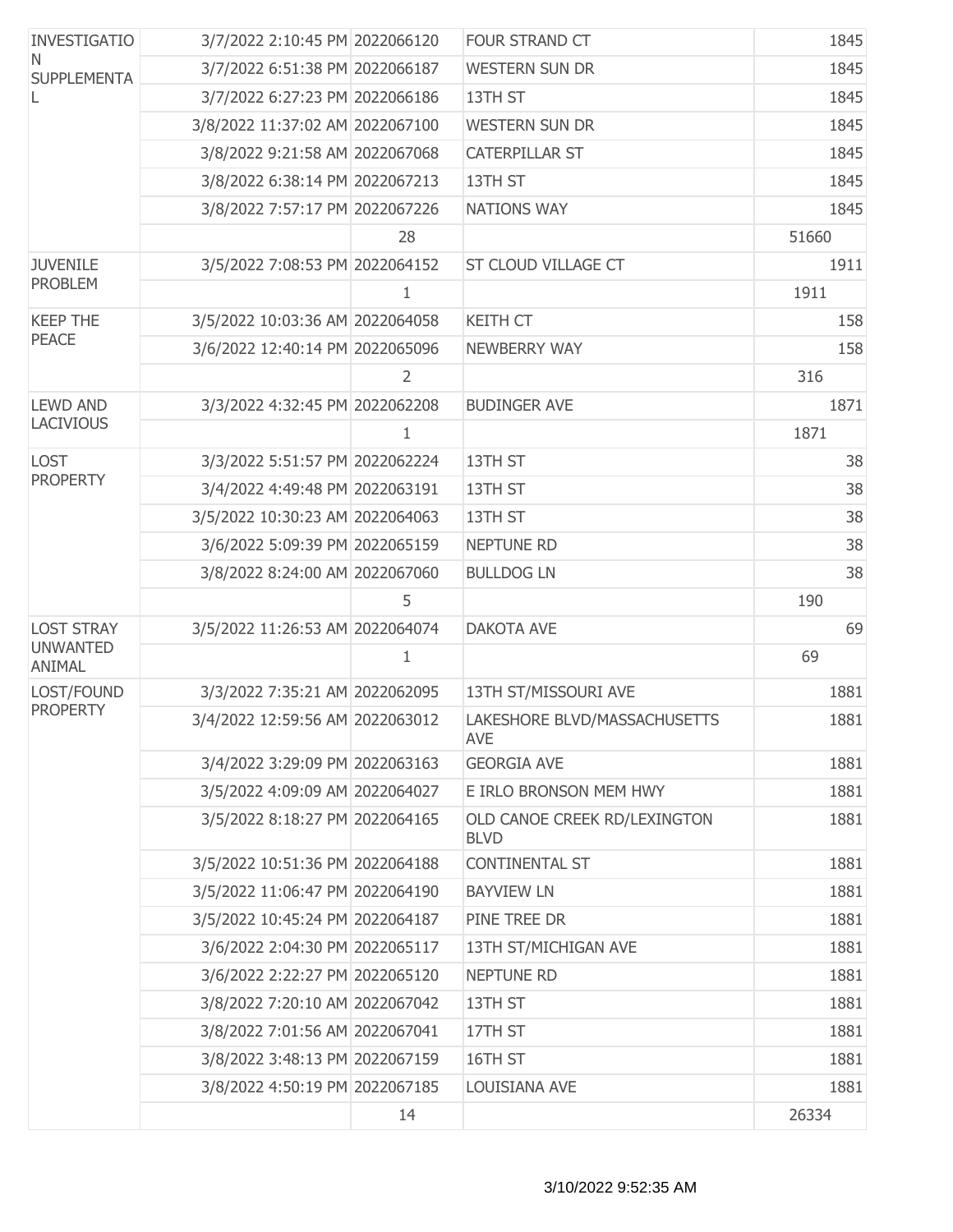| <b>MAN DOWN</b>                      | 3/4/2022 4:42:01 PM 2022063190  |              | HICKORY TREE RD/ALLIGATOR LAKE RD | 1852 |
|--------------------------------------|---------------------------------|--------------|-----------------------------------|------|
|                                      | 3/6/2022 9:12:26 PM 2022065193  |              | <b>FLORIDA AVE</b>                | 200  |
|                                      | 3/7/2022 2:15:33 PM 2022066123  |              | 13TH ST                           | 200  |
|                                      | 3/7/2022 5:34:12 PM 2022066173  |              | 13TH ST                           | 1852 |
|                                      | 3/8/2022 12:40:39 AM 2022067004 |              | <b>GRAPE AVE</b>                  | 200  |
|                                      |                                 | 5            |                                   | 4304 |
| <b>MENTAL</b>                        | 3/7/2022 2:28:35 PM 2022066125  |              | 13TH ST                           | 2148 |
| <b>DISORDER</b><br>NOT VIOLENT       |                                 | 1            |                                   | 2148 |
| <b>MENTALLY ILL</b><br><b>PERSON</b> | 3/4/2022 11:05:21 PM 2022063265 |              | <b>CAPITAL BLVD</b>               | 1840 |
|                                      | 3/6/2022 11:22:09 AM 2022065086 |              | <b>GUENEVERE CT</b>               | 1840 |
|                                      | 3/6/2022 10:41:11 PM 2022065203 |              | <b>EASTERN AVE</b>                | 1840 |
|                                      | 3/7/2022 7:39:51 AM 2022066030  |              | FOUR STRAND CT                    | 1840 |
|                                      | 3/8/2022 8:41:59 AM 2022067064  |              | 13TH ST                           | 1840 |
|                                      |                                 | 5            |                                   | 9200 |
| <b>MISCELLANEO</b>                   | 3/5/2022 4:20:30 PM 2022064118  |              | <b>SEVEN OAKS DR</b>              | 137  |
| <b>US NON</b><br><b>URGENT MSG</b>   |                                 | 1            |                                   | 137  |
| <b>MISDEMEANO</b>                    | 3/5/2022 12:24:51 AM 2022064006 |              | <b>ENCHANTMENT LN</b>             | 1821 |
| R CRIME                              | 3/6/2022 1:51:32 AM 2022065025  |              | <b>CAPITAL BLVD</b>               | 1821 |
|                                      |                                 | 2            |                                   | 3642 |
| <b>MISSING</b>                       | 3/4/2022 2:31:40 AM 2022063024  |              | FORGET ME NOT CT                  | 1828 |
| <b>ADULT</b>                         |                                 | $\mathbf{1}$ |                                   | 1828 |
| <b>MISSING</b>                       | 3/4/2022 7:36:24 PM 2022063236  |              | <b>BANNER LN</b>                  | 141  |
| <b>PERSON</b>                        |                                 | 1            |                                   | 141  |
| <b>MISSING</b>                       | 3/6/2022 7:18:33 PM 2022065175  |              | <b>EASTERN AVE</b>                | 138  |
| PERSON AT<br><b>RISK</b>             |                                 | 1            |                                   | 138  |
| <b>NON URGENT</b>                    | 3/3/2022 1:08:46 PM 2022062159  |              | <b>WALNUT AVE</b>                 | 160  |
| <b>CHECK WELL</b><br><b>BEING</b>    | 3/4/2022 11:18:14 AM 2022063097 |              | <b>CANOE CREEK RD</b>             | 160  |
|                                      | 3/5/2022 6:31:26 AM 2022064037  |              | PRESERVE BLVD                     | 160  |
|                                      | 3/6/2022 6:29:22 PM 2022065168  |              | <b>NEPTUNE RD</b>                 | 160  |
|                                      | 3/8/2022 4:45:54 PM 2022067181  |              | <b>MAURY RD</b>                   | 160  |
|                                      |                                 | 5            |                                   | 800  |
| <b>NON URGENT</b>                    | 3/3/2022 1:38:31 PM 2022062163  |              | PENNSYLVANIA AVE                  | 163  |
| LOCK IN OUT                          | 3/4/2022 7:35:17 AM 2022063055  |              | <b>CREEK BED CIR</b>              | 163  |
|                                      | 3/4/2022 6:11:10 PM 2022063217  |              | NATCHEZ TRACE DR                  | 163  |
|                                      | 3/6/2022 9:33:01 AM 2022065061  |              | <b>NOLTE RD</b>                   | 163  |
|                                      | 3/7/2022 1:36:03 PM 2022066113  |              | <b>CANOE CREEK RD</b>             | 163  |
|                                      | 3/7/2022 5:48:23 PM 2022066176  |              | <b>FANCIFUL CT</b>                | 163  |
|                                      | 3/8/2022 5:07:14 PM 2022067190  |              | 13TH ST                           | 163  |
|                                      |                                 | 7            |                                   | 1141 |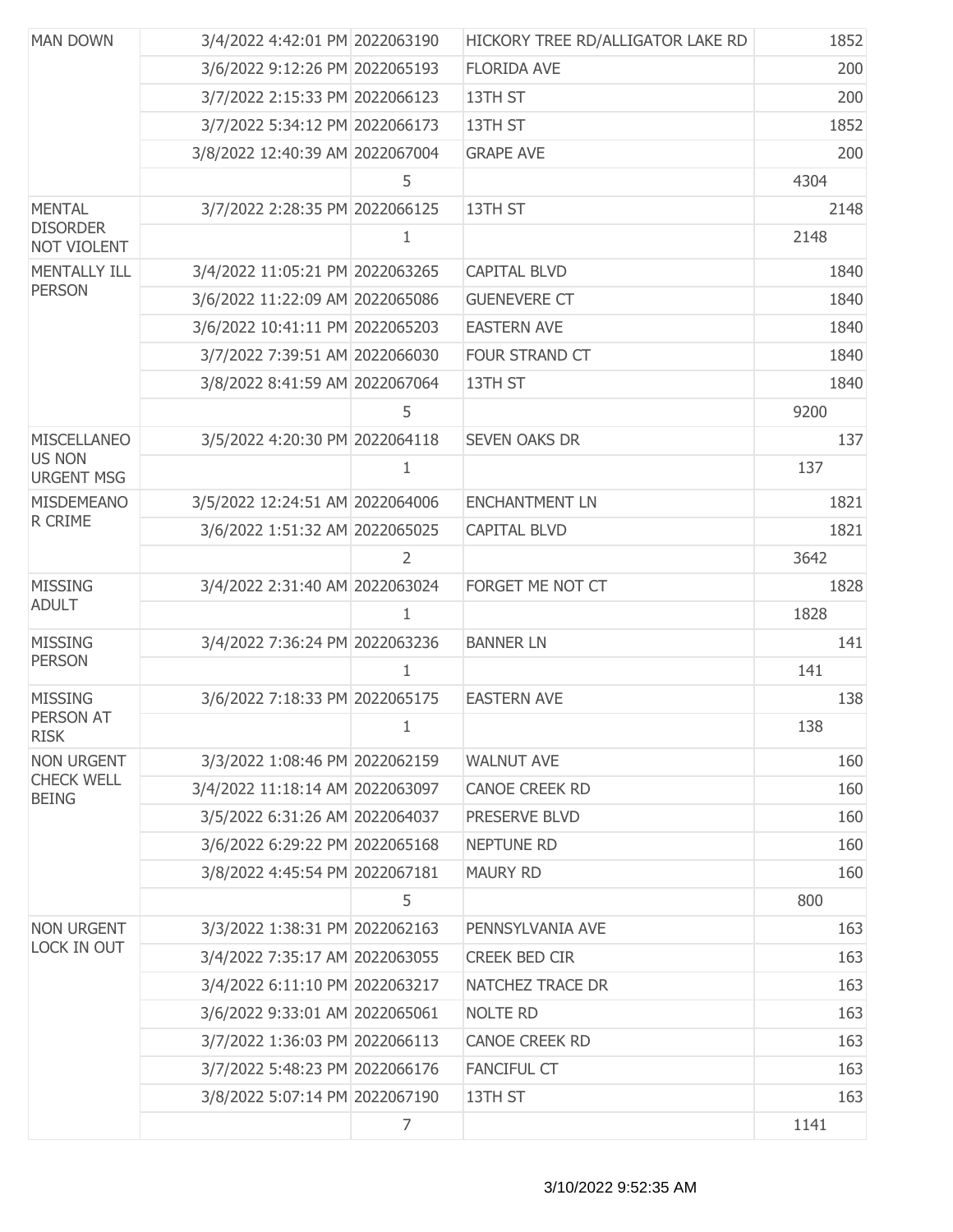| <b>OBSTRUCTION</b>                    | 3/3/2022 9:23:04 AM 2022062116  |                | E 10TH ST/S NARCOOSSEE RD                             | 1838  |
|---------------------------------------|---------------------------------|----------------|-------------------------------------------------------|-------|
| OF ROADWAY                            | 3/3/2022 5:27:30 PM 2022062219  |                | NOLTE RD/OLD CANOE CREEK RD                           | 1838  |
|                                       | 3/3/2022 11:03:21 PM 2022062276 |                | 10TH ST/COLUMBIA AVE                                  | 1838  |
|                                       | 3/3/2022 9:57:38 PM 2022062268  |                | NEPTUNE RD/13TH ST                                    | 1838  |
|                                       | 3/4/2022 4:21:10 PM 2022063182  |                | NOLTE RD/CANOE CREEK RD                               | 1838  |
|                                       | 3/4/2022 4:50:39 PM 2022063192  |                | NOLTE RD/MICHIGAN AVE                                 | 1838  |
|                                       | 3/5/2022 11:11:00 AM 2022064072 |                | E IRLO BRONSON MEM HWY/ALLIGATOR<br><b>LAKE SHORE</b> | 1838  |
|                                       | 3/7/2022 9:58:30 PM 2022066229  |                | NEPTUNE RD/13TH ST                                    | 1838  |
|                                       | 3/8/2022 2:42:20 AM 2022067026  |                | NEPTUNE RD/OLD CANOE CREEK RD                         | 1838  |
|                                       | 3/8/2022 1:04:58 PM 2022067113  |                | NOLTE RD/PINE CHASE CIR                               | 1838  |
|                                       | 3/8/2022 3:44:57 PM 2022067155  |                | E IRLO BRONSON MEM HWY/S<br>NARCOOSSEE RD             | 1838  |
|                                       |                                 | 11             |                                                       | 20218 |
| <b>ON LINE</b>                        | 3/8/2022 3:50:43 PM 2022067161  |                | OLD CANOE CREEK RD                                    | 2140  |
| <b>REPORTING</b>                      |                                 | $\mathbf{1}$   |                                                       | 2140  |
| <b>OTHER NOISE</b>                    | 3/5/2022 5:40:38 PM 2022064134  |                | DELAWARE AVE/JAMES PL                                 | 15    |
| <b>COMPLAINT</b>                      | 3/5/2022 11:09:26 PM 2022064191 |                | <b>CLEAR BROOK PL</b>                                 | 15    |
|                                       | 3/6/2022 10:03:21 PM 2022065196 |                | <b>ILLINOIS AVE</b>                                   | 15    |
|                                       |                                 | 3              |                                                       | 45    |
| <b>OVERDOSE</b>                       | 3/7/2022 9:38:47 AM 2022066057  |                | 5TH ST                                                | 438   |
| <b>POISON</b><br><b>UNCONSC</b>       |                                 | $\mathbf{1}$   |                                                       | 438   |
| <b>OVERDOSE</b>                       | 3/6/2022 11:00:40 AM 2022065082 |                | ST CLOUD VILLAGE CT                                   | 2091  |
| <b>POISON</b><br><b>UNCONSCIOUS</b>   |                                 | 1              |                                                       | 2091  |
| <b>PARKING</b>                        | 3/4/2022 11:13:47 AM 2022063095 |                | MINNESOTA AVE                                         | 191   |
| <b>COMPLAINT</b>                      | 3/4/2022 5:05:27 PM 2022063198  |                | <b>SENATE AVE</b>                                     | 191   |
|                                       | 3/5/2022 6:48:39 PM 2022064144  |                | <b>LAKESHORE BLVD</b>                                 | 191   |
|                                       | 3/8/2022 12:58:00 PM 2022067111 |                | FOUR STRAND CT/PINEYWOODS ST                          | 191   |
|                                       | 3/8/2022 9:46:08 PM 2022067252  |                | POOLSIDE DR                                           | 191   |
|                                       |                                 | 5              |                                                       | 955   |
| <b>PAST</b>                           | 3/5/2022 8:13:07 PM 2022064163  |                | <b>BAYVIEW LN</b>                                     | 101   |
| <b>BURGLARY</b><br><b>RESIDENTIAL</b> |                                 | $\mathbf{1}$   |                                                       | 101   |
| <b>PAST FRAUD</b>                     | 3/4/2022 10:03:38 AM 2022063084 |                | CRESTWOOD CIR                                         | 93    |
| <b>DECEPTION</b>                      | 3/7/2022 1:22:03 PM 2022066110  |                | 10TH ST                                               | 93    |
|                                       |                                 | $\overline{2}$ |                                                       | 186   |
| <b>PAST</b>                           | 3/7/2022 5:29:31 PM 2022066172  |                | <b>BRANT ST</b>                                       | 2151  |
| <b>HARASSMENT</b>                     |                                 | 1              |                                                       | 2151  |
| PAST HIT AND                          | 3/4/2022 2:06:18 PM 2022063138  |                | <b>OHIO AVE</b>                                       | 183   |
| <b>RUN</b>                            | 3/7/2022 11:57:32 AM 2022066090 |                | 13TH ST                                               | 183   |
|                                       |                                 | $\overline{2}$ |                                                       | 366   |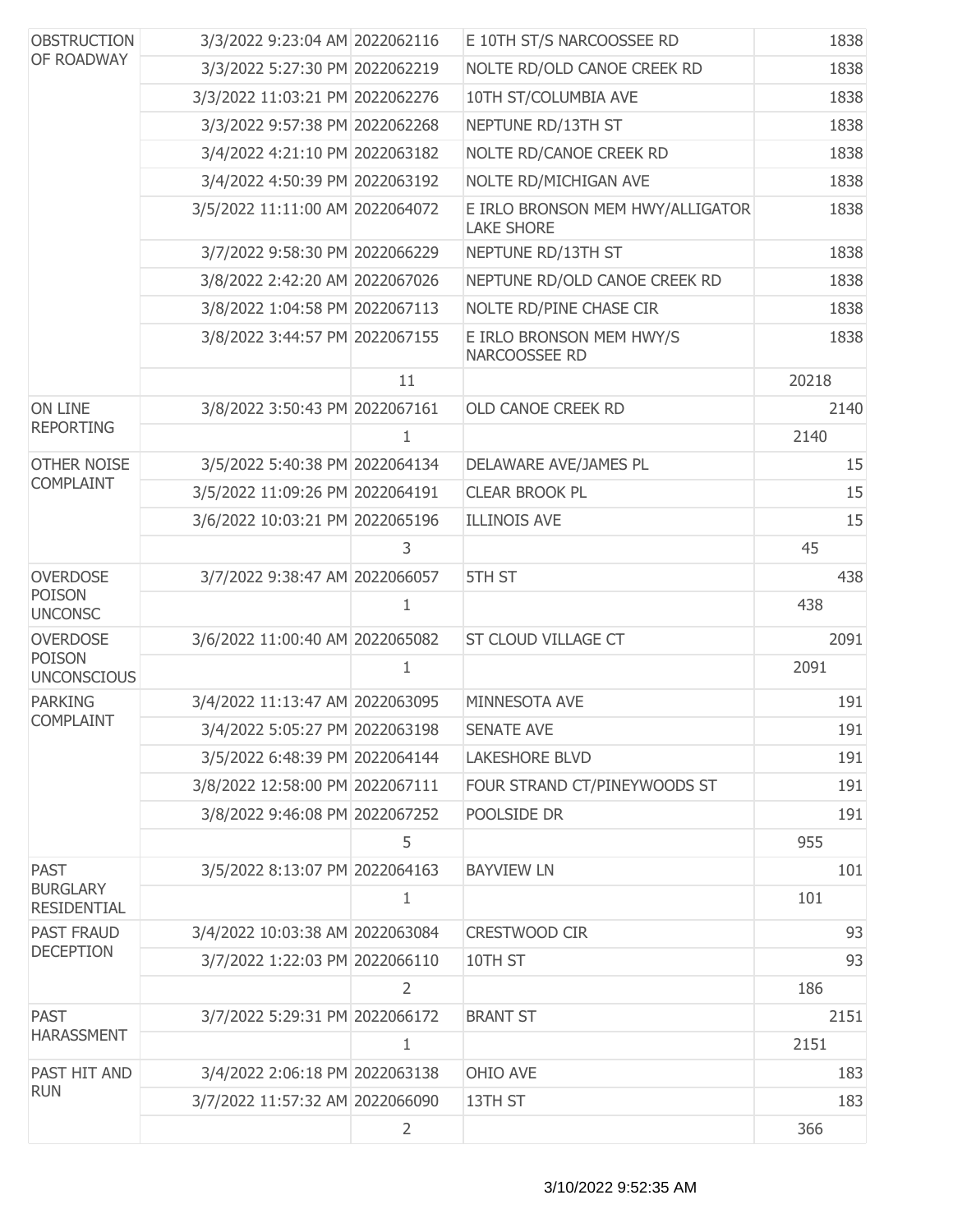| <b>PAST</b><br><b>SUSPICIOUS</b><br><b>INCIDENT</b> | 3/5/2022 9:35:35 PM 2022064174  |   | <b>GEORGIA AVE</b>                           | 154   |
|-----------------------------------------------------|---------------------------------|---|----------------------------------------------|-------|
|                                                     | 3/6/2022 8:26:55 AM 2022065057  |   | 13TH ST                                      | 154   |
|                                                     | 3/8/2022 7:19:50 PM 2022067223  |   | MICHIGAN ESTATES CIR                         | 154   |
|                                                     |                                 | 3 |                                              | 462   |
| <b>PAST THEFT</b>                                   | 3/3/2022 5:58:20 PM 2022062227  |   | ROSEDALE AVE                                 | 162   |
|                                                     | 3/5/2022 5:59:23 PM 2022064138  |   | 13TH ST                                      | 162   |
|                                                     | 3/6/2022 8:01:18 AM 2022065051  |   | 13TH ST                                      | 162   |
|                                                     |                                 | 3 |                                              | 486   |
| <b>PAST</b>                                         | 3/7/2022 8:17:33 AM 2022066042  |   | 11TH ST                                      | 199   |
| <b>TRESPASSING</b><br><b>UNWANTED</b>               |                                 | 1 |                                              | 199   |
| <b>PHONE</b>                                        | 3/8/2022 7:46:08 AM 2022067046  |   | <b>KEYSTONE POINTE CT</b>                    | 109   |
| <b>HARASSMENT</b>                                   |                                 | 1 |                                              | 109   |
| <b>PHONE</b>                                        | 3/5/2022 9:32:21 PM 2022064173  |   | <b>WESTERN SUN DR</b>                        | 105   |
| <b>THREAT</b>                                       |                                 | 1 |                                              | 105   |
| PHYSICAL                                            | 3/6/2022 8:16:47 AM 2022065055  |   | <b>ARIZONA AVE</b>                           | 118   |
| <b>DISTURBANCE</b>                                  | 3/8/2022 4:17:13 PM 2022067166  |   | LOUISIANA AVE                                | 118   |
|                                                     |                                 | 2 |                                              | 236   |
| <b>PRIVATE</b>                                      | 3/4/2022 12:53:01 AM 2022063011 |   | <b>ALLEGRA CIR</b>                           | 2141  |
| <b>PROPERTY</b><br><b>REMOVAL</b>                   | 3/5/2022 4:21:42 PM 2022064121  |   | <b>REFLECTION CV</b>                         | 2141  |
|                                                     | 3/8/2022 12:26:00 AM 2022067002 |   | <b>SEVEN OAKS DR</b>                         | 2141  |
|                                                     | 3/8/2022 1:07:53 AM 2022067009  |   | <b>REFLECTION CV</b>                         | 2141  |
|                                                     |                                 | 4 |                                              | 8564  |
| <b>RECKLESS</b>                                     | 3/4/2022 6:15:43 AM 2022063040  |   | 13TH ST/NEW YORK AVE                         | 1832  |
| <b>DRIVER</b>                                       | 3/4/2022 7:26:54 PM 2022063234  |   | OLD CANOE CREEK RD/SETTLERS TRL              | 1832  |
|                                                     | 3/4/2022 10:49:29 PM 2022063263 |   | EXCHANGE PL/OLD HICKORY TREE RD              | 1832  |
|                                                     | 3/5/2022 3:19:08 PM 2022064107  |   | NOLTE RD/OLD CANOE CREEK RD                  | 1832  |
|                                                     | 3/5/2022 6:23:44 PM 2022064141  |   | 13TH ST/CAROLINA AVE                         | 1832  |
|                                                     | 3/6/2022 12:59:20 PM 2022065102 |   | HICKORY TREE RD/NOLTE RD                     | 1832  |
|                                                     | 3/6/2022 12:57:07 PM 2022065100 |   | 13TH ST                                      | 1832  |
|                                                     | 3/6/2022 7:38:45 PM 2022065178  |   | NEPTUNE BAY CIR/SERGEANT GRAHAM<br><b>DR</b> | 1832  |
|                                                     | 3/8/2022 1:48:56 AM 2022067017  |   | 13TH ST/NEPTUNE RD                           | 1832  |
|                                                     |                                 | 9 |                                              | 16488 |
| <b>RESIDENTIAL</b>                                  | 3/3/2022 1:40:24 AM 2022062012  |   | <b>BLANCHE CT</b>                            | 2115  |
| <b>BURGLARY</b><br><b>ALARM</b>                     | 3/3/2022 9:12:08 AM 2022062114  |   | <b>SENECA TRL</b>                            | 2115  |
|                                                     | 3/4/2022 9:11:04 AM 2022063071  |   | <b>SENECA TRL</b>                            | 2115  |
|                                                     | 3/4/2022 10:45:22 AM 2022063092 |   | PERCHING RD                                  | 2115  |
|                                                     | 3/5/2022 9:18:16 AM 2022064051  |   | MICAH CT                                     | 2115  |
|                                                     | 3/5/2022 2:30:55 PM 2022064101  |   | <b>BANNER LN</b>                             | 2115  |
|                                                     | 3/7/2022 8:03:22 AM 2022066036  |   | <b>DUMBLETON PL</b>                          | 2115  |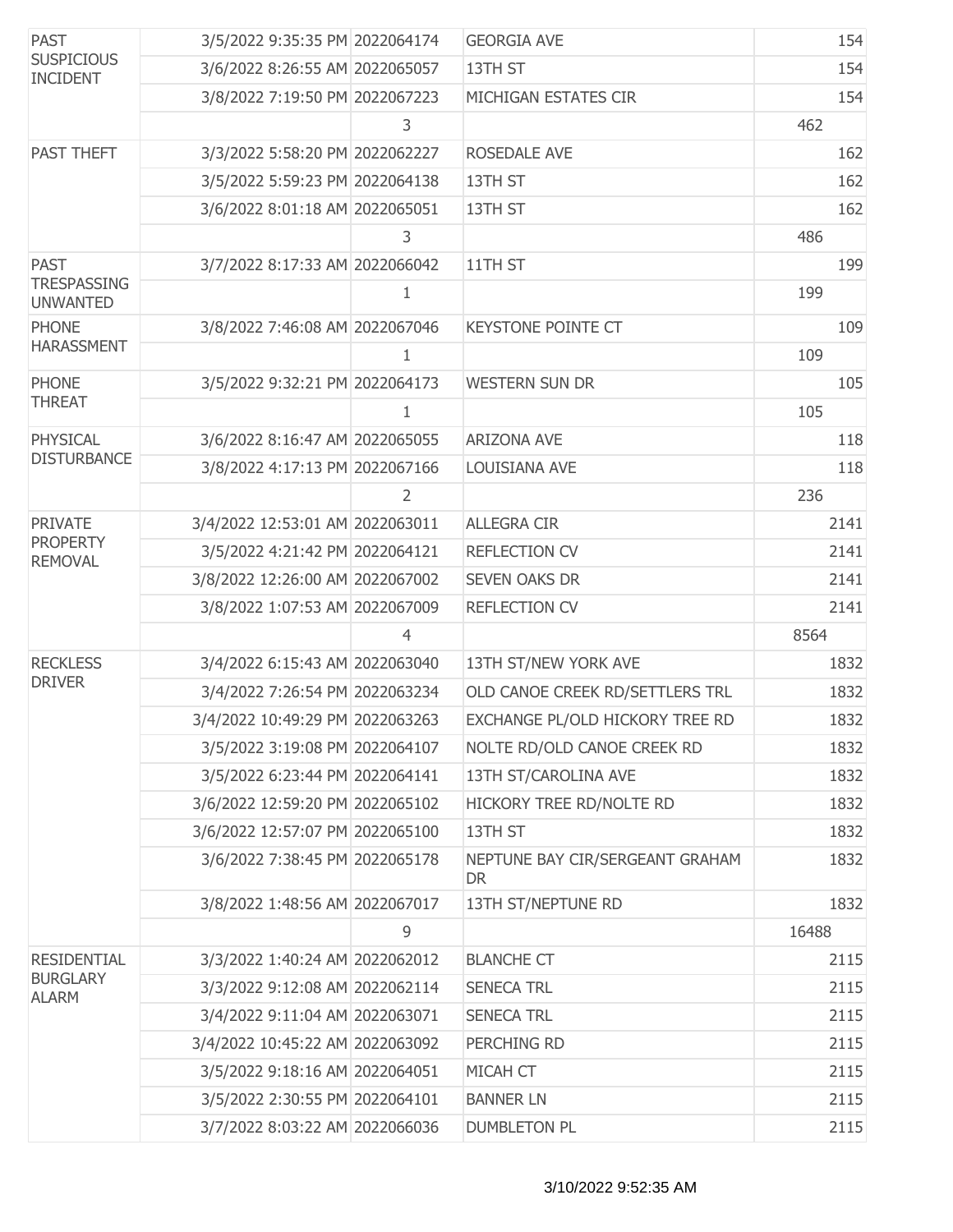| <b>RESIDENTIAL</b><br><b>BURGLARY</b><br><b>ALARM</b> | 3/7/2022 7:39:50 AM 2022066029  |                | <b>CALIFORNIA AVE</b>                                | 2115  |
|-------------------------------------------------------|---------------------------------|----------------|------------------------------------------------------|-------|
|                                                       | 3/7/2022 10:01:52 AM 2022066068 |                | <b>SENECA TRL</b>                                    | 2115  |
|                                                       | 3/8/2022 3:11:05 PM 2022067144  |                | MICHIGAN AVE                                         | 2115  |
|                                                       |                                 | 10             |                                                      | 21150 |
| <b>RESIDENTIAL</b>                                    | 3/6/2022 5:52:34 PM 2022065165  |                | <b>WIND DANCER CIR</b>                               | 1941  |
| <b>HOLD UP</b><br><b>PANIC DURE</b>                   |                                 | 1              |                                                      | 1941  |
| <b>ROAD RAGE</b>                                      | 3/3/2022 6:53:54 PM 2022062243  |                | E IRLO BRONSON MEM HWY/OLD<br><b>HICKORY TREE RD</b> | 185   |
|                                                       |                                 | $\mathbf{1}$   |                                                      | 185   |
| <b>SERIOUS</b><br><b>TRAFFIC</b>                      | 3/4/2022 10:35:34 PM 2022063261 |                | S NARCOOSSEE RD/E IRLO BRONSON<br>MEM HWY            | 188   |
| <b>VIOLATION</b>                                      |                                 | $\mathbf{1}$   |                                                      | 188   |
| <b>SEXUAL</b>                                         | 3/7/2022 7:37:02 AM 2022066028  |                | <b>CATERPILLAR ST</b>                                | 75    |
| <b>ASSAULT</b><br><b>CHILD</b>                        |                                 | 1              |                                                      | 75    |
| <b>SHOPLIFTER</b>                                     | 3/7/2022 3:12:44 PM 2022066135  |                | 13TH ST                                              | 1858  |
|                                                       |                                 | $\mathbf{1}$   |                                                      | 1858  |
| <b>SICK PERSON</b>                                    | 3/4/2022 2:10:51 PM 2022063140  |                | <b>GENTLE BREEZE DR</b>                              | 2126  |
| <b>NAUSEA</b>                                         | 3/5/2022 11:42:21 PM 2022064193 |                | <b>INDIANA AVE</b>                                   | 2126  |
|                                                       | 3/8/2022 5:22:23 PM 2022067194  |                | <b>HAWKSBILL LN</b>                                  | 2126  |
|                                                       |                                 | 3              |                                                      | 6378  |
| <b>SICK PERSON</b>                                    | 3/6/2022 12:49:27 PM 2022065098 |                | 5TH ST                                               | 2131  |
| <b>VOMITING</b>                                       |                                 | $\mathbf{1}$   |                                                      | 2131  |
| <b>SOLICITOR</b>                                      | 3/3/2022 4:08:10 PM 2022062200  |                | 5TH ST/OLD CANOE CREEK RD                            | 1898  |
|                                                       | 3/8/2022 4:45:35 PM 2022067180  |                | <b>VIRGINIA AVE</b>                                  | 1898  |
|                                                       |                                 | 2              |                                                      | 3796  |
| <b>STALKING</b>                                       | 3/5/2022 1:47:26 AM 2022064014  |                | <b>ENCHANTMENT LN</b>                                | 98    |
|                                                       | 3/7/2022 4:33:07 PM 2022066160  |                | <b>NEPTUNE RD</b>                                    | 1904  |
|                                                       |                                 | $\overline{2}$ |                                                      | 2002  |
| <b>SUPPLEMENTA</b>                                    | 3/7/2022 11:58:13 AM 2022066092 |                | <b>BAYVIEW LN</b>                                    | 131   |
| L ADD STOLEN<br><b>ITEMS</b>                          | 3/8/2022 8:06:01 PM 2022067228  |                | <b>TERRAPIN BLVD</b>                                 | 131   |
|                                                       |                                 | $\overline{2}$ |                                                      | 262   |
| <b>SUPPLEMENTA</b>                                    | 3/3/2022 2:15:28 PM 2022062181  |                | 13TH ST/WISCONSIN AVE                                | 130   |
| <b>L GENERAL</b><br><b>CASE INFO</b>                  | 3/3/2022 6:05:15 PM 2022062230  |                | <b>DEER CREEK BLVD</b>                               | 130   |
|                                                       | 3/3/2022 8:37:51 PM 2022062258  |                | <b>HAWKSBILL LN</b>                                  | 130   |
|                                                       | 3/4/2022 8:13:54 PM 2022063247  |                | <b>NEPTUNE RD</b>                                    | 130   |
|                                                       | 3/5/2022 3:25:16 AM 2022064021  |                | <b>ENCHANTMENT LN</b>                                | 130   |
|                                                       | 3/5/2022 1:34:49 PM 2022064093  |                | <b>WESTERN SUN DR</b>                                | 130   |
|                                                       | 3/6/2022 3:15:05 PM 2022065133  |                | <b>CHARLESTON LN</b>                                 | 130   |
|                                                       | 3/6/2022 7:20:03 PM 2022065176  |                | <b>GRAPE AVE</b>                                     | 130   |
|                                                       | 3/7/2022 9:05:34 AM 2022066049  |                | 13TH ST/BROWN CHAPEL RD                              | 130   |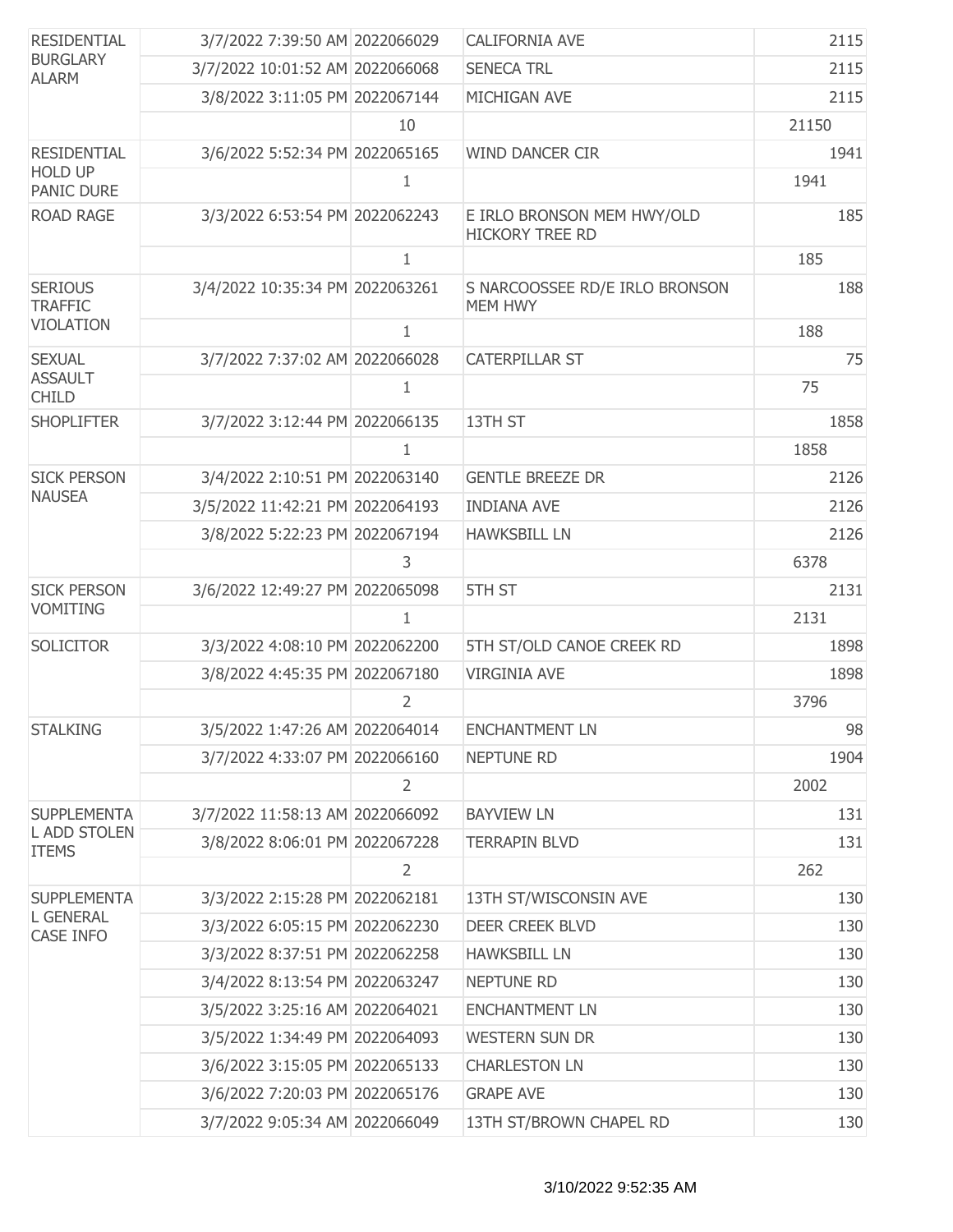| <b>SUPPLEMENTA</b><br><b>L GENERAL</b><br><b>CASE INFO</b> | 3/7/2022 5:38:12 PM 2022066174  |    | <b>NEPTUNE RD</b>                         | 130   |
|------------------------------------------------------------|---------------------------------|----|-------------------------------------------|-------|
|                                                            | 3/7/2022 7:56:23 PM 2022066201  |    | OLD CANOE CREEK RD/NOLTE RD               | 130   |
|                                                            | 3/8/2022 2:10:12 PM 2022067130  |    | <b>NEPTUNE RD</b>                         | 130   |
|                                                            | 3/8/2022 6:31:26 PM 2022067210  |    | OLD CANOE CREEK RD/13TH ST                | 130   |
|                                                            | 3/8/2022 7:14:20 PM 2022067220  |    | 2ND ST                                    | 130   |
|                                                            | 3/8/2022 5:39:44 PM 2022067201  |    | ROSEDALE AVE                              | 130   |
|                                                            |                                 | 15 |                                           | 1950  |
| <b>SUPPLEMENTA</b>                                         | 3/6/2022 6:26:58 AM 2022065037  |    | <b>BANNER LN</b>                          | 2114  |
| L NCIC<br><b>PERSON</b><br><b>RECOV</b>                    |                                 | 1  |                                           | 2114  |
| <b>SUSPICIOUS</b>                                          | 3/3/2022 2:06:27 AM 2022062015  |    | <b>MACON WAY</b>                          | 149   |
| <b>INCIDENT</b>                                            | 3/3/2022 8:45:26 AM 2022062111  |    | 13TH ST                                   | 149   |
|                                                            | 3/3/2022 3:29:11 PM 2022062194  |    | S NARCOOSSEE RD                           | 1834  |
|                                                            | 3/4/2022 11:53:03 AM 2022063108 |    | <b>WAUSEON DR</b>                         | 1834  |
|                                                            | 3/4/2022 8:02:13 PM 2022063242  |    | E IRLO BRONSON MEM HWY                    | 149   |
|                                                            | 3/4/2022 7:18:03 PM 2022063233  |    | 13TH ST                                   | 149   |
|                                                            | 3/4/2022 9:30:12 PM 2022063255  |    | <b>TENNESSEE AVE</b>                      | 1834  |
|                                                            | 3/4/2022 9:45:29 PM 2022063258  |    | E IRLO BRONSON MEM HWY/S<br>NARCOOSSEE RD | 149   |
|                                                            | 3/4/2022 11:56:25 PM 2022063278 |    | RHAPSODY ST                               | 149   |
|                                                            | 3/5/2022 12:20:38 AM 2022064004 |    | <b>TENNESSEE AVE</b>                      | 149   |
|                                                            | 3/5/2022 8:55:15 AM 2022064045  |    | 13TH ST/GEORGIA AVE                       | 149   |
|                                                            | 3/5/2022 6:29:44 PM 2022064142  |    | 13TH ST                                   | 149   |
|                                                            | 3/6/2022 1:01:02 PM 2022065103  |    | ST CLOUD VILLAGE CT                       | 149   |
|                                                            | 3/6/2022 2:02:53 PM 2022065116  |    | 15TH ST                                   | 1834  |
|                                                            | 3/6/2022 3:34:56 PM 2022065138  |    | 13TH ST/OLD CANOE CREEK RD                | 149   |
|                                                            | 3/6/2022 3:52:18 PM 2022065144  |    | <b>LAKESHORE BLVD</b>                     | 149   |
|                                                            | 3/7/2022 1:27:56 AM 2022066007  |    | <b>CAROLINA AVE</b>                       | 1834  |
|                                                            | 3/7/2022 12:58:53 PM 2022066102 |    | <b>KENTUCKY AVE</b>                       | 1834  |
|                                                            | 3/7/2022 7:52:10 PM 2022066199  |    | <b>JERSEY AVE</b>                         | 149   |
|                                                            | 3/8/2022 11:34:20 AM 2022067098 |    | OLD CANOE CREEK RD                        | 1834  |
|                                                            | 3/8/2022 4:31:52 PM 2022067178  |    | PENNSYLVANIA AVE                          | 149   |
|                                                            | 3/8/2022 4:41:26 PM 2022067179  |    | NEPTUNE BAY CIR                           | 149   |
|                                                            | 3/8/2022 5:29:36 PM 2022067196  |    | 2ND ST                                    | 1834  |
|                                                            |                                 | 23 |                                           | 16907 |
| <b>SUSPICIOUS</b>                                          | 3/3/2022 1:18:21 AM 2022062010  |    | 13TH ST                                   | 136   |
| <b>PERSON</b>                                              | 3/3/2022 2:26:52 AM 2022062018  |    | <b>LAKESHORE BLVD</b>                     | 1835  |
|                                                            | 3/3/2022 12:36:39 PM 2022062150 |    | MICHIGAN ESTATES CIR                      | 136   |
|                                                            | 3/3/2022 7:19:22 PM 2022062246  |    | <b>VERMONT AVE</b>                        | 136   |
|                                                            | 3/3/2022 4:17:39 PM 2022062205  |    | 15TH ST/DAKOTA AVE                        | 1835  |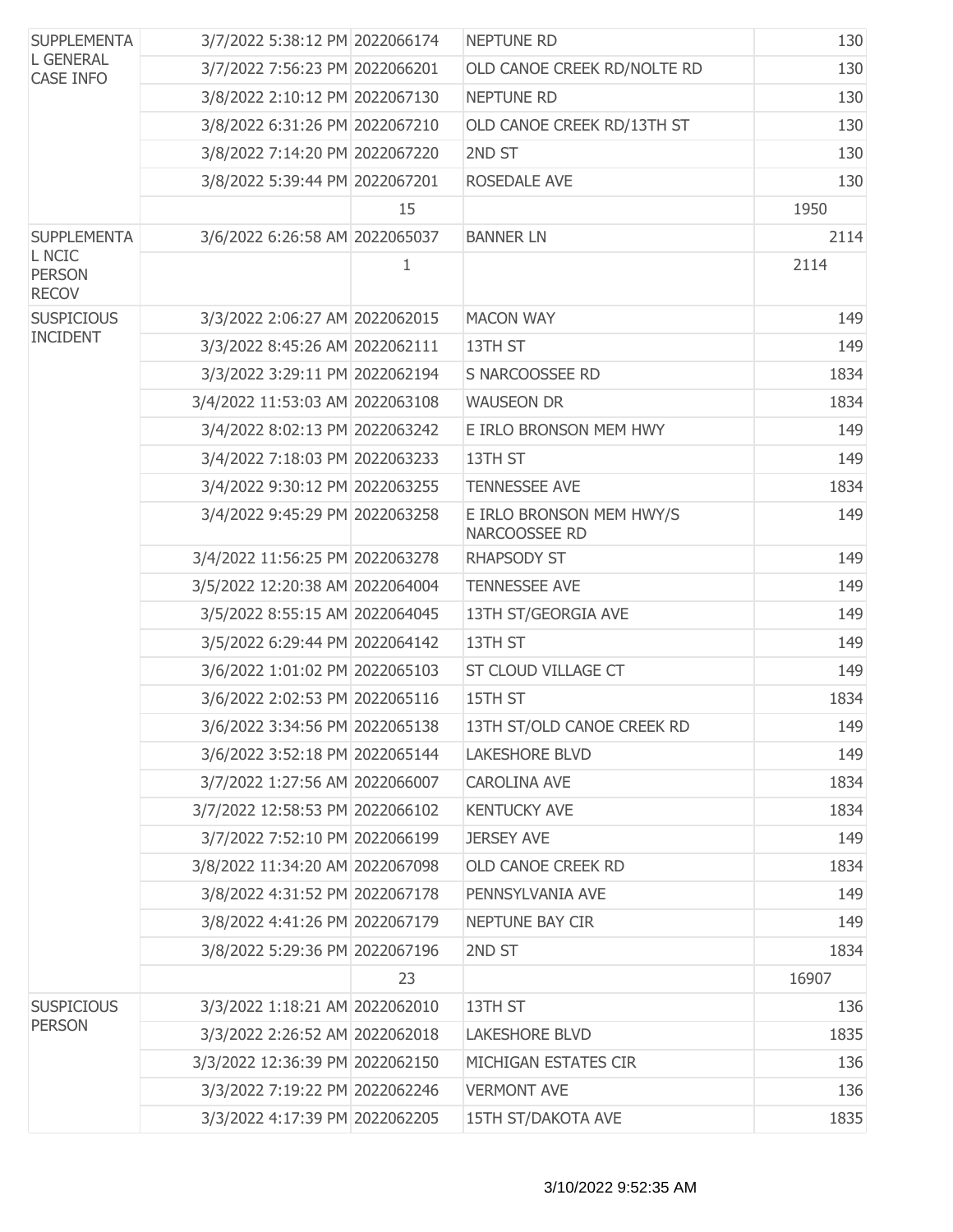| <b>SUSPICIOUS</b><br><b>PERSON</b> | 3/3/2022 7:48:29 PM 2022062249  |    | <b>ASHTON PARK PL</b>           | 136   |
|------------------------------------|---------------------------------|----|---------------------------------|-------|
|                                    | 3/4/2022 12:17:14 AM 2022063003 |    | 15TH ST                         | 136   |
|                                    | 3/4/2022 2:10:26 AM 2022063020  |    | WHALEYS CANOE DR/CANOE CREEK RD | 1835  |
|                                    | 3/4/2022 7:43:47 PM 2022063238  |    | 13TH ST                         | 136   |
|                                    | 3/5/2022 12:59:16 AM 2022064012 |    | 13TH ST                         | 1835  |
|                                    | 3/5/2022 5:18:05 PM 2022064130  |    | 13TH ST                         | 1835  |
|                                    | 3/5/2022 9:21:18 PM 2022064172  |    | <b>CROSSING CREEK BLVD</b>      | 136   |
|                                    | 3/5/2022 8:14:37 PM 2022064164  |    | <b>BAYVIEW LN</b>               | 1835  |
|                                    | 3/6/2022 12:09:52 AM 2022065004 |    | 10TH ST/FLORIDA AVE             | 136   |
|                                    | 3/6/2022 3:33:13 AM 2022065031  |    | <b>MASSACHUSETTS AVE</b>        | 136   |
|                                    | 3/6/2022 7:14:37 AM 2022065042  |    | 13TH ST                         | 136   |
|                                    | 3/6/2022 10:09:47 PM 2022065198 |    | <b>EXCHANGE PL</b>              | 136   |
|                                    | 3/7/2022 12:43:14 AM 2022066005 |    | 13TH ST                         | 136   |
|                                    | 3/7/2022 2:43:41 AM 2022066012  |    | 13TH ST                         | 136   |
|                                    | 3/7/2022 11:36:59 AM 2022066086 |    | ESPRIT LN/FRIARS COVE RD        | 136   |
|                                    | 3/7/2022 1:37:58 PM 2022066114  |    | CHRISTINA LEE LN                | 136   |
|                                    | 3/7/2022 9:31:42 PM 2022066222  |    | 13TH ST                         | 136   |
|                                    | 3/8/2022 11:14:15 AM 2022067095 |    | MOCA DR                         | 136   |
|                                    | 3/8/2022 2:52:29 PM 2022067138  |    | RIVER CREST AVE/GOLDEN RIVER LN | 136   |
|                                    | 3/8/2022 4:46:25 PM 2022067182  |    | E 10TH ST/GRAPE AVE             | 136   |
|                                    | 3/8/2022 3:40:38 PM 2022067154  |    | <b>GRAPE AVE</b>                | 136   |
|                                    | 3/8/2022 3:47:43 PM 2022067158  |    | E IRLO BRONSON MEM HWY          | 136   |
|                                    | 3/8/2022 11:14:53 PM 2022067266 |    | <b>WIND DANCER CIR</b>          | 136   |
|                                    |                                 | 28 |                                 | 14002 |
| <b>SUSPICIOUS</b>                  | 3/3/2022 2:21:55 AM 2022062017  |    | <b>LAKESHORE BLVD</b>           | 147   |
| <b>VEHICLE</b>                     | 3/3/2022 3:14:58 AM 2022062024  |    |                                 | 147   |
|                                    | 3/3/2022 2:31:26 AM 2022062019  |    | 13TH ST                         | 147   |
|                                    | 3/3/2022 10:00:40 AM 2022062123 |    | NOLTE RD/MICHIGAN AVE           | 147   |
|                                    | 3/4/2022 12:44:17 AM 2022063010 |    | <b>LAKESHORE BLVD</b>           | 147   |
|                                    | 3/4/2022 1:22:27 AM 2022063016  |    | LAKESHORE BLVD                  | 147   |
|                                    | 3/4/2022 5:25:52 AM 2022063039  |    | 13TH ST                         | 147   |
|                                    | 3/4/2022 6:01:44 PM 2022063216  |    | CROSS PRAIRIE PKWY/TOHOQUA BLVD | 147   |
|                                    | 3/4/2022 7:52:58 PM 2022063240  |    | LEXINGTON BLVD/BETSY ROSS LN    | 147   |
|                                    | 3/5/2022 12:41:38 AM 2022064008 |    | NEW YORK AVE/LAKESHORE BLVD     | 147   |
|                                    | 3/5/2022 12:46:05 AM 2022064009 |    | LAKESHORE BLVD/MICHIGAN AVE     | 147   |
|                                    | 3/5/2022 1:56:06 AM 2022064015  |    | E 17TH ST                       | 147   |
|                                    | 3/5/2022 12:52:48 AM 2022064011 |    | <b>DELAWARE AVE</b>             | 147   |
|                                    | 3/5/2022 5:18:21 PM 2022064131  |    | 13TH ST/MARYLAND AVE            | 1833  |
|                                    | 3/5/2022 7:45:20 PM 2022064158  |    | <b>KEYSTONE POINTE DR</b>       | 147   |
|                                    | 3/5/2022 10:30:03 PM 2022064185 |    | PINE TREE DR                    | 147   |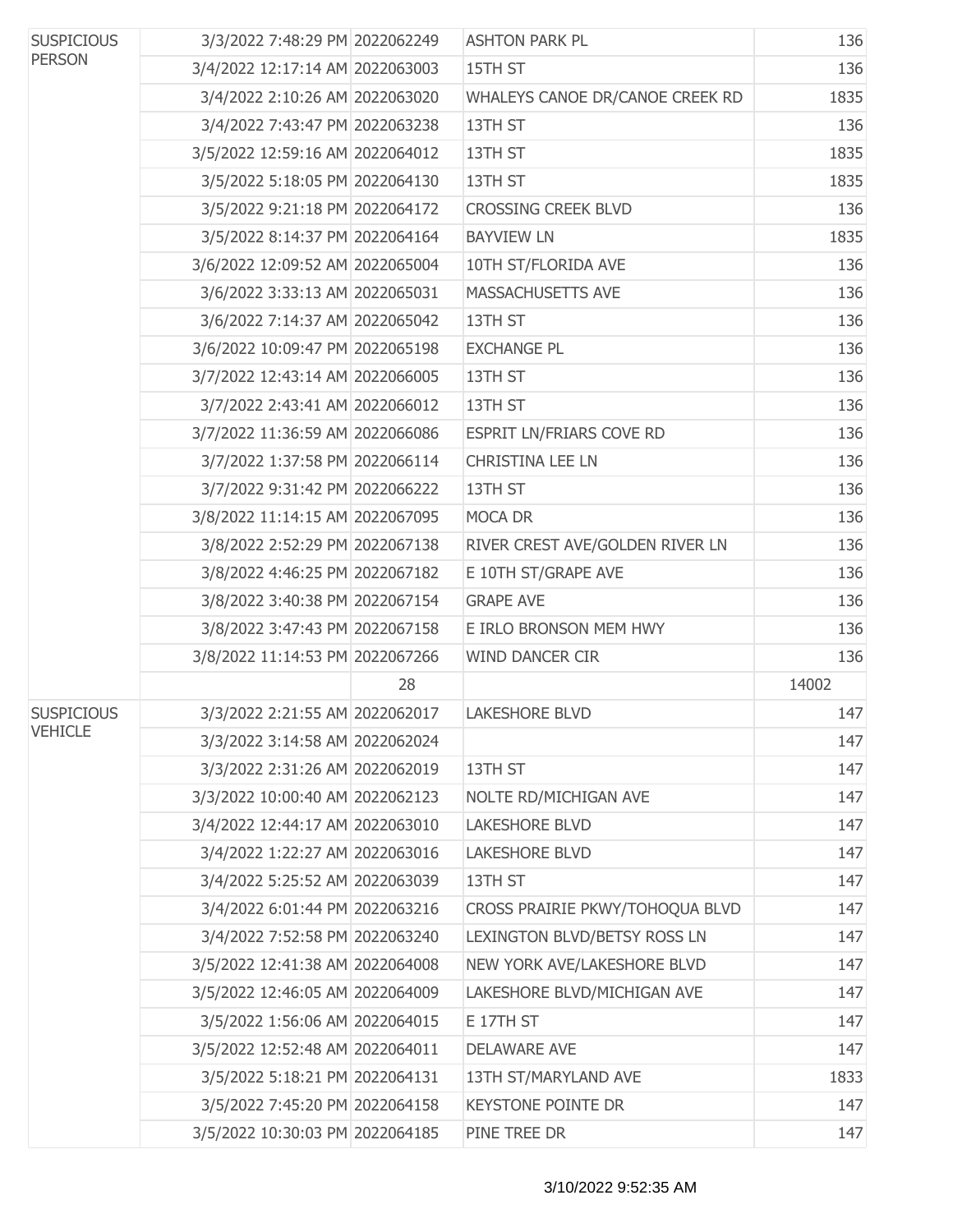| <b>SUSPICIOUS</b><br><b>VEHICLE</b> | 3/5/2022 9:20:37 PM 2022064171  |    | SILVER THISTLE LN                              | 147  |
|-------------------------------------|---------------------------------|----|------------------------------------------------|------|
|                                     | 3/5/2022 11:41:57 PM 2022064192 |    | LAKESHORE BLVD/LOUISIANA AVE                   | 147  |
|                                     | 3/5/2022 11:54:23 PM 2022064195 |    | LAKESHORE BLVD/MICHIGAN AVE                    | 147  |
|                                     | 3/5/2022 11:58:38 PM 2022064196 |    | LAKESHORE BLVD/MICHIGAN AVE                    | 147  |
|                                     | 3/7/2022 1:07:54 AM 2022066006  |    | 13TH ST/MICHIGAN AVE                           | 1833 |
|                                     | 3/7/2022 7:21:31 PM 2022066195  |    | <b>BARTON TOWNE CIR</b>                        | 147  |
|                                     | 3/7/2022 9:47:35 PM 2022066228  |    | MICHIGAN AVE/LAKESHORE BLVD                    | 147  |
|                                     | 3/7/2022 9:12:34 PM 2022066215  |    | OLD HICKORY TREE RD                            | 147  |
|                                     | 3/7/2022 8:54:53 PM 2022066212  |    | MICHIGAN AVE                                   | 147  |
|                                     | 3/7/2022 8:11:07 PM 2022066204  |    | <b>GEORGIA AVE</b>                             | 147  |
|                                     | 3/8/2022 2:48:33 AM 2022067027  |    | <b>GRAPE AVE</b>                               | 147  |
|                                     | 3/8/2022 8:26:24 PM 2022067232  |    | <b>CLIMBING ASTER CT</b>                       | 147  |
|                                     | 3/8/2022 6:47:13 PM 2022067216  |    | 13TH ST                                        | 147  |
|                                     | 3/8/2022 9:19:26 PM 2022067243  |    | GOOD NEIGHBOR LOOP/GRATEFUL LN                 | 147  |
|                                     |                                 | 30 |                                                | 7782 |
| <b>THEFT</b>                        | 3/5/2022 11:09:05 AM 2022064071 |    | 13TH ST                                        | 156  |
|                                     | 3/7/2022 4:24:53 PM 2022066158  |    | 13TH ST                                        | 156  |
|                                     | 3/8/2022 10:10:57 AM 2022067079 |    | 13TH ST                                        | 156  |
|                                     |                                 | 3  |                                                | 468  |
| <b>THREAT JUST</b>                  | 3/5/2022 1:59:47 PM 2022064096  |    | <b>WESTERN SUN DR</b>                          | 1964 |
| <b>OCCURRED</b>                     |                                 | 1  |                                                | 1964 |
| <b>TRAFFIC</b>                      | 3/3/2022 8:37:33 AM 2022062109  |    | 13TH ST/VERMONT AVE                            | 1872 |
|                                     | 3/3/2022 9:27:37 AM 2022062117  |    | 13TH ST/OLD CANOE CREEK RD                     | 1872 |
|                                     | 3/3/2022 12:37:07 PM 2022062152 |    | <b>NEPTUNE RD</b>                              | 1872 |
|                                     | 3/3/2022 5:00:26 PM 2022062215  |    | <b>BRISTOL COVE LN</b>                         | 1872 |
|                                     | 3/3/2022 5:19:07 PM 2022062218  |    | DEER CREEK BLVD                                | 1872 |
|                                     | 3/3/2022 6:13:25 PM 2022062234  |    |                                                | 1872 |
|                                     | 3/3/2022 5:30:06 PM 2022062220  |    | <b>RICKY LN</b>                                | 1872 |
|                                     | 3/3/2022 6:27:42 PM 2022062236  |    | 13TH ST                                        | 1872 |
|                                     | 3/3/2022 6:30:50 PM 2022062237  |    | 13TH ST                                        | 1872 |
|                                     | 3/3/2022 6:32:20 PM 2022062239  |    | 13TH ST                                        | 1872 |
|                                     | 3/4/2022 6:31:38 PM 2022063224  |    | <b>GOLD CREST DR</b>                           | 1872 |
|                                     | 3/4/2022 9:10:57 PM 2022063251  |    |                                                | 1872 |
|                                     | 3/6/2022 1:08:49 AM 2022065018  |    | MALLARD POND BLVD/OLD CANOE<br><b>CREEK RD</b> | 1872 |
|                                     | 3/7/2022 10:47:33 AM 2022066076 |    | CIRCLE Y DR/CENTER LAKE RANCH<br><b>BLVD</b>   | 1872 |
|                                     | 3/7/2022 10:49:21 AM 2022066077 |    | NEPTUNE RD/PONDEROSA DR                        | 1872 |
|                                     | 3/7/2022 12:05:38 PM 2022066095 |    | <b>NEPTUNE RD</b>                              | 1872 |
|                                     | 3/7/2022 3:59:02 PM 2022066154  |    | <b>NEPTUNE RD</b>                              | 1872 |
|                                     | 3/7/2022 4:04:24 PM 2022066155  |    | 13TH ST/BROWN CHAPEL RD                        | 1872 |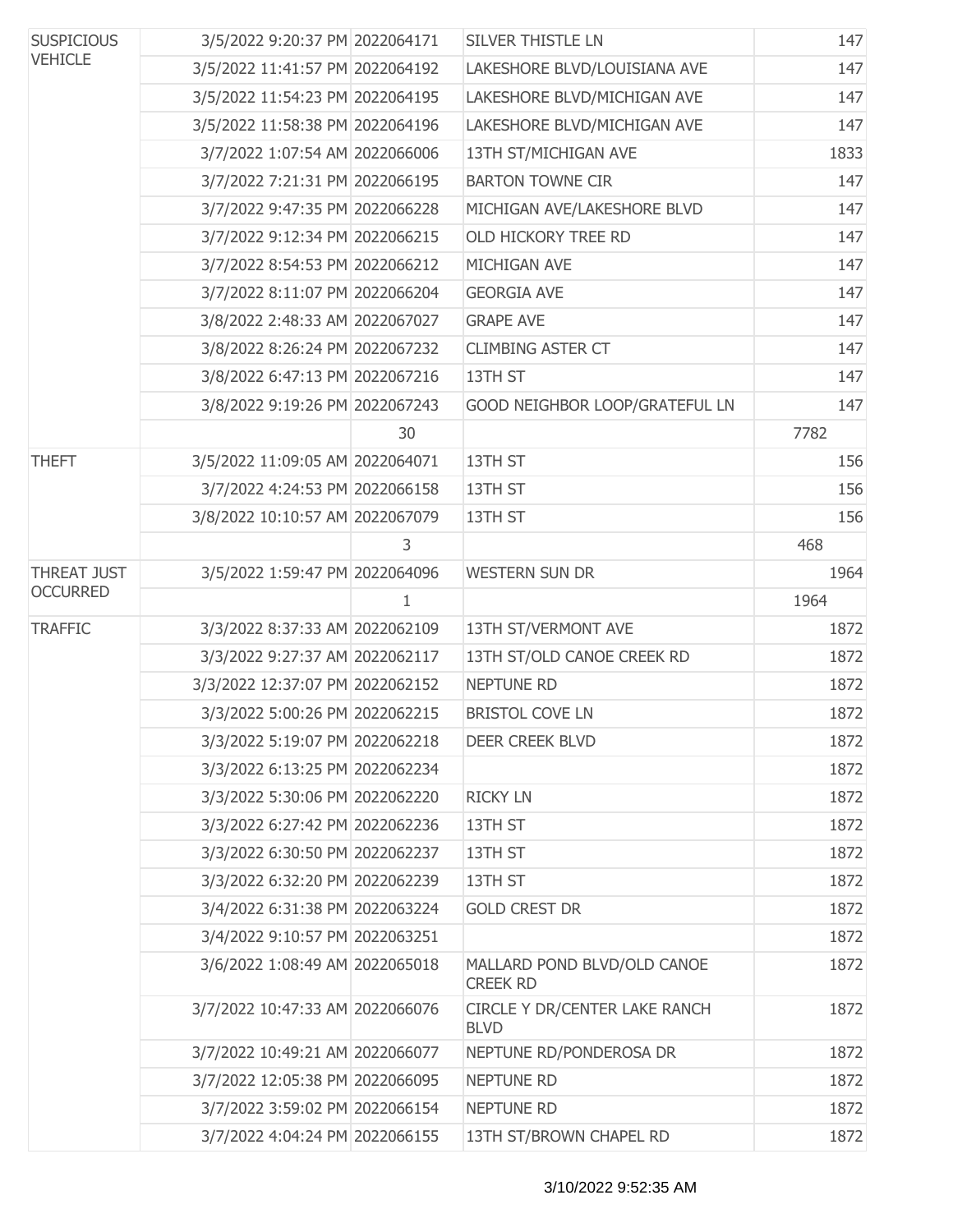| <b>TRAFFIC</b>     | 3/8/2022 8:40:17 AM 2022067062  |    |                                | 1872  |
|--------------------|---------------------------------|----|--------------------------------|-------|
|                    | 3/8/2022 9:54:36 AM 2022067075  |    | OLD CANOE CREEK RD/NEPTUNE RD  | 1872  |
|                    | 3/8/2022 10:51:19 AM 2022067086 |    | E OSCEOLA PKWY                 | 1872  |
|                    | 3/8/2022 6:41:55 PM 2022067215  |    | 13TH ST/NEW YORK AVE           | 1872  |
|                    | 3/8/2022 8:45:18 PM 2022067235  |    | 13TH ST/NEW YORK AVE           | 1872  |
|                    | 3/8/2022 9:19:49 PM 2022067244  |    | 13TH ST/NEW YORK AVE           | 1872  |
|                    | 3/8/2022 9:46:33 PM 2022067253  |    | 13TH ST/NEW YORK AVE           | 1872  |
|                    |                                 | 25 |                                | 46800 |
| <b>TRESPASSING</b> | 3/4/2022 11:24:57 PM 2022063272 |    | ENCHANTMENT LN                 | 1874  |
|                    | 3/8/2022 10:03:06 PM 2022067257 |    | FIELDWOOD CIR                  | 1874  |
|                    |                                 | 2  |                                | 3748  |
| <b>TRESPASSING</b> | 3/3/2022 4:26:53 PM 2022062207  |    | 7TH ST                         | 196   |
| <b>UNWANTED</b>    | 3/3/2022 5:33:27 PM 2022062221  |    | 13TH ST                        | 196   |
|                    | 3/4/2022 7:02:52 PM 2022063231  |    | OLD GLORY WAY/BETSY ROSS LN    | 196   |
|                    | 3/4/2022 8:23:42 PM 2022063248  |    | 13TH ST                        | 196   |
|                    | 3/6/2022 3:19:51 AM 2022065029  |    | 13TH ST                        | 196   |
|                    | 3/6/2022 12:24:54 PM 2022065094 |    | <b>GRAPE AVE</b>               | 196   |
|                    | 3/6/2022 4:38:21 PM 2022065153  |    | 13TH ST                        | 196   |
|                    | 3/6/2022 5:34:53 PM 2022065162  |    | DEER CREEK BLVD/CANOE CREEK RD | 196   |
|                    | 3/6/2022 8:38:00 PM 2022065188  |    | CALIFORNIA AVE                 | 196   |
|                    | 3/7/2022 8:15:57 AM 2022066039  |    | 13TH ST                        | 196   |
|                    | 3/7/2022 11:32:31 PM 2022066241 |    | 13TH ST                        | 196   |
|                    | 3/8/2022 7:32:19 AM 2022067043  |    | E IRLO BRONSON MEM HWY         | 196   |
|                    | 3/8/2022 2:41:00 PM 2022067136  |    | OHIO AVE                       | 196   |
|                    | 3/8/2022 3:16:45 PM 2022067146  |    | 13TH ST                        | 196   |
|                    |                                 | 14 |                                | 2744  |
| <b>UNWANTED</b>    | 3/3/2022 5:38:19 PM 2022062222  |    | 13TH ST                        | 1894  |
| <b>PERSON</b>      | 3/6/2022 5:37:06 AM 2022065035  |    | SOFTSHELL ST                   | 1894  |
|                    | 3/6/2022 4:52:28 AM 2022065034  |    | <b>CAROLINA AVE</b>            | 1894  |
|                    | 3/6/2022 7:36:27 AM 2022065045  |    | <b>WESTERN SUN DR</b>          | 1894  |
|                    | 3/6/2022 12:42:54 PM 2022065097 |    | 13TH ST                        | 1894  |
|                    | 3/6/2022 10:43:04 PM 2022065204 |    | 13TH ST                        | 1894  |
|                    | 3/6/2022 11:29:35 PM 2022065207 |    | 13TH ST                        | 1894  |
|                    | 3/7/2022 9:15:16 AM 2022066054  |    | E IRLO BRONSON MEM HWY         | 1894  |
|                    | 3/7/2022 9:50:24 AM 2022066065  |    | <b>LAKESHORE BLVD</b>          | 1894  |
|                    | 3/7/2022 12:11:54 PM 2022066098 |    | <b>GRAPE AVE</b>               | 1894  |
|                    | 3/8/2022 7:55:05 AM 2022067047  |    | 13TH ST                        | 1894  |
|                    | 3/8/2022 10:25:56 AM 2022067080 |    | NEPTUNE BAY CIR                | 1894  |
|                    | 3/8/2022 6:00:30 PM 2022067203  |    | 13TH ST                        | 1894  |
|                    | 3/8/2022 6:41:13 PM 2022067214  |    | E IRLO BRONSON MEM HWY         | 1894  |